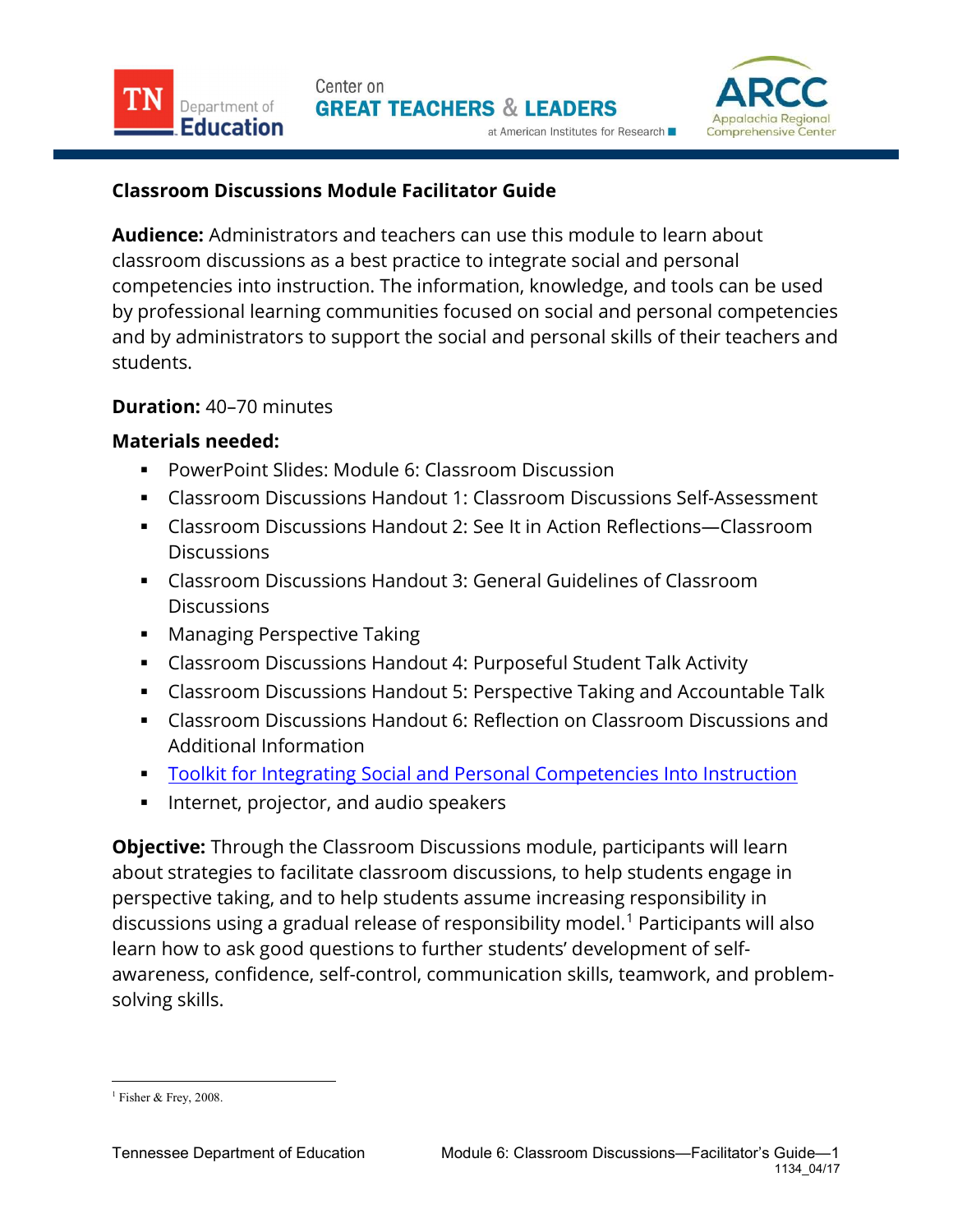Learning Outcomes: Participants will learn about types of purposeful student talk, questioning and the Question Formulation Technique, perspective taking, and routines for promoting quality classroom discussions—with the ultimate goal of supporting student development of social, personal, and academic skills.

Assessment and Evaluation: Participants will self-assess and self-reflect on how well their classroom discussions went and on the impact of the discussions on students. At the end of the module, participants can submit feedback about the module through an online evaluation.

How to Use This Guide: Below, you will find a script of the content that is associated with each PowerPoint slide. You will also find optional activities, videos, and guiding questions that you may want to incorporate into your session to make the professional learning more interactive, especially if the online module is conducted in a professional learning community.

 Audio Option: There are two options to disseminate the PowerPoint. You can use the PowerPoint found on YouTube. This version contains an audio option in which a narrator takes you through the presentation. Conversely, you can use the professional learning community (PLC) version. The script for this version is presented below. The PLC version also allows for narration to be played, if preferred.

| <b>Materials</b> | <b>Content</b>                                                                                                                                                                                                                                                                                                                               | <b>Time</b> |
|------------------|----------------------------------------------------------------------------------------------------------------------------------------------------------------------------------------------------------------------------------------------------------------------------------------------------------------------------------------------|-------------|
| Slide 1          | <b>Introduction</b>                                                                                                                                                                                                                                                                                                                          | 1 minute    |
|                  | Have you ever found yourself doing nearly all of the<br>talking during classroom discussions or using more wait<br>time than anticipated? Are you wondering why your<br>students are not participating in classroom discussions?<br>What can you do to increase student participation and<br>to have students share their perspectives more? |             |
|                  | This module gives you some strategies to implement in<br>your classroom to achieve these outcomes.                                                                                                                                                                                                                                           |             |
| Slide 2          | <b>Importance of Classroom Discussions</b>                                                                                                                                                                                                                                                                                                   | 1 minute    |
|                  | In a survey administered to almost 90,000 middle and<br>high school students in Tennessee in 2013-14, nearly 80<br>percent of students reported that they have at least one<br>teacher who takes the time to listen to what they have                                                                                                        |             |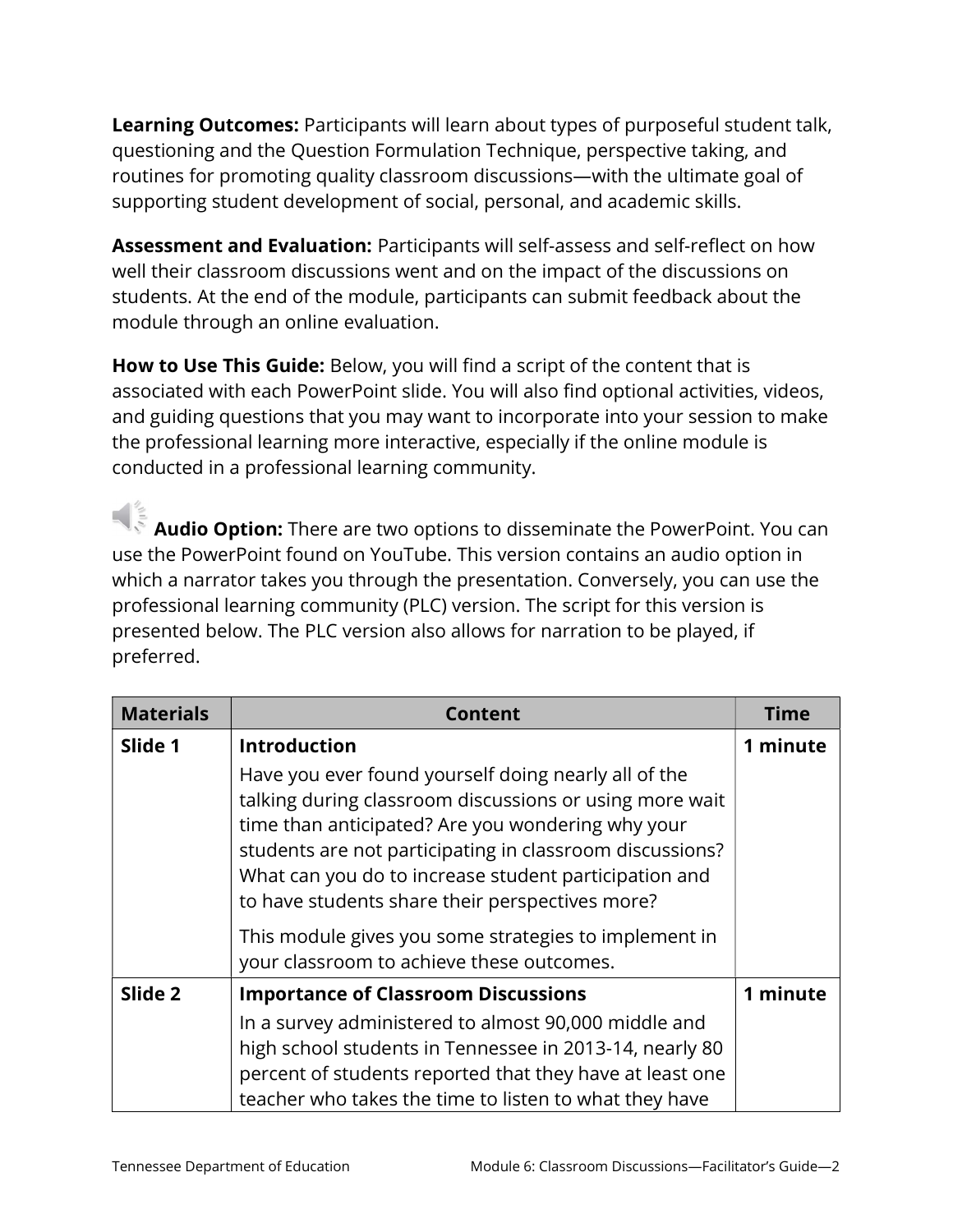| <b>Materials</b> | <b>Content</b>                                                                                                                                                                                                                                                                                                                                                                                                                                                                                                                                                                                                                                                                                                                                                                                                                                                                                                                                                                         | <b>Time</b>               |
|------------------|----------------------------------------------------------------------------------------------------------------------------------------------------------------------------------------------------------------------------------------------------------------------------------------------------------------------------------------------------------------------------------------------------------------------------------------------------------------------------------------------------------------------------------------------------------------------------------------------------------------------------------------------------------------------------------------------------------------------------------------------------------------------------------------------------------------------------------------------------------------------------------------------------------------------------------------------------------------------------------------|---------------------------|
|                  | to say. However, only 34 percent of students agreed or<br>strongly agreed that students at their school respect<br>each other's differences and trust each other, both of<br>which are important components of holding dynamic<br>classroom discussions.                                                                                                                                                                                                                                                                                                                                                                                                                                                                                                                                                                                                                                                                                                                               |                           |
|                  | So, what can you do to help students respect and trust<br>each other? How can we help develop the skills and<br>environment necessary to hold effective classroom<br>discussions? This module will help you think about how<br>to do this.                                                                                                                                                                                                                                                                                                                                                                                                                                                                                                                                                                                                                                                                                                                                             |                           |
| Slide 3          | <b>Ten Teaching Practices: Classroom Discussions</b><br>Social and personal skills form the foundation for<br>classroom discussions. Through classroom discussions,<br>students become more aware of themselves and<br>others; manage their own behaviors and their<br>interactions with others; and use communication skills<br>that they need to be successful in school, work, and life.<br>Because social and personal skills are so connected to<br>classroom discussions, teachers should ensure that<br>students possess these skills to have successful<br>discussions.<br>Classroom Discussions is the sixth learning module in<br>the Social and Personal Competencies series. If you<br>haven't already, you can review the Introduction to<br>Social and Personal Competency module to learn more<br>about the goal and purpose of this series. Each of the<br>10 modules in this series has been developed around<br>one of the 10 teaching practices that promote social | 1 minute                  |
|                  | and personal competencies, as described in<br>Incorporating Social and Personal Competencies Into<br>Classroom Instruction and Educator Effectiveness: A Toolkit<br>for Tennessee Teachers and Administrators.                                                                                                                                                                                                                                                                                                                                                                                                                                                                                                                                                                                                                                                                                                                                                                         |                           |
| Slide 4          | <b>Introduction to Classroom Discussions</b><br>Classroom discussion practices are built on the idea<br>that students can communicate their ideas and learn<br>from their teachers and peers when they are provided                                                                                                                                                                                                                                                                                                                                                                                                                                                                                                                                                                                                                                                                                                                                                                    | $\overline{2}$<br>minutes |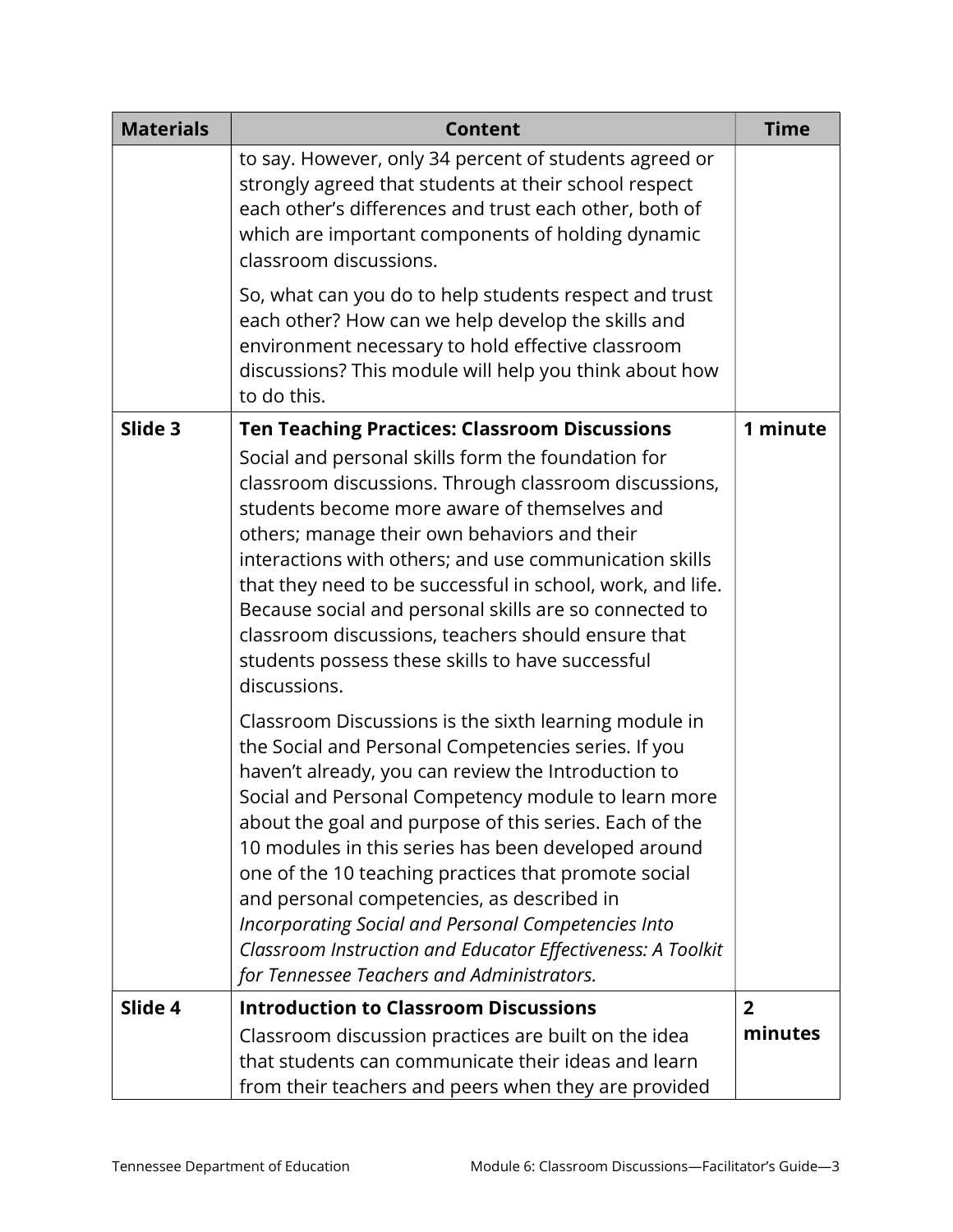| <b>Materials</b> | <b>Content</b>                                                                                                                                                                                                                                                                                                                                                                                                                                                                                                                                                                                                                                                                                                                                                                                                                                                                                                                                                          | <b>Time</b>    |
|------------------|-------------------------------------------------------------------------------------------------------------------------------------------------------------------------------------------------------------------------------------------------------------------------------------------------------------------------------------------------------------------------------------------------------------------------------------------------------------------------------------------------------------------------------------------------------------------------------------------------------------------------------------------------------------------------------------------------------------------------------------------------------------------------------------------------------------------------------------------------------------------------------------------------------------------------------------------------------------------------|----------------|
|                  | with the necessary tools, resources, and skills to<br>communicate effectively and appropriately. To do this,<br>you can implement practices that provide students with<br>opportunities to think critically, use textual evidence to<br>challenge assumptions, reflect upon their own thinking<br>and that of others, pose thoughtful and relevant<br>questions, appreciate multiple perspectives, and<br>develop the language to express complex ideas.                                                                                                                                                                                                                                                                                                                                                                                                                                                                                                                |                |
|                  | Classroom discussions should bring to the surface<br>students' voices and perspectives and keep them<br>actively engaged in learning, rather than them passively<br>accepting as fact inferences made or conclusions<br>drawn. The goal of this module is to provide you with<br>the knowledge, tools, and resources that will help you<br>implement practices around classroom discussions that<br>support student engagement in learning. Be sure to<br>download the handouts that accompany this module so<br>you can use them as you work through it.                                                                                                                                                                                                                                                                                                                                                                                                               |                |
| Slide 5          | <b>Objectives for This Module</b>                                                                                                                                                                                                                                                                                                                                                                                                                                                                                                                                                                                                                                                                                                                                                                                                                                                                                                                                       | $\overline{2}$ |
|                  | Traditionally, classroom discussions have been teacher-<br>centered, with limited opportunities for students to<br>extend the discussion in a meaningful way or contribute<br>different perspectives. Despite the expectation that<br>students become more proficient at comprehending<br>and interpreting complex text through classroom<br>discussions, opportunities to acquire and refine the<br>necessary social and personal skills to hold discussions<br>are brief and limited, which may result in student<br>disinterest and misunderstanding.<br>Through this module, you'll learn how the development<br>of social and personal skills relates to classroom<br>discussion practices. You'll also learn practices that you<br>can implement in your classroom to help create a<br>personalized and interactive learning environment in<br>which students engage in discussions, collaborations,<br>and problem solving to further their literacy and ability | minutes        |
|                  | to manage dialogue. You'll finish up by developing                                                                                                                                                                                                                                                                                                                                                                                                                                                                                                                                                                                                                                                                                                                                                                                                                                                                                                                      |                |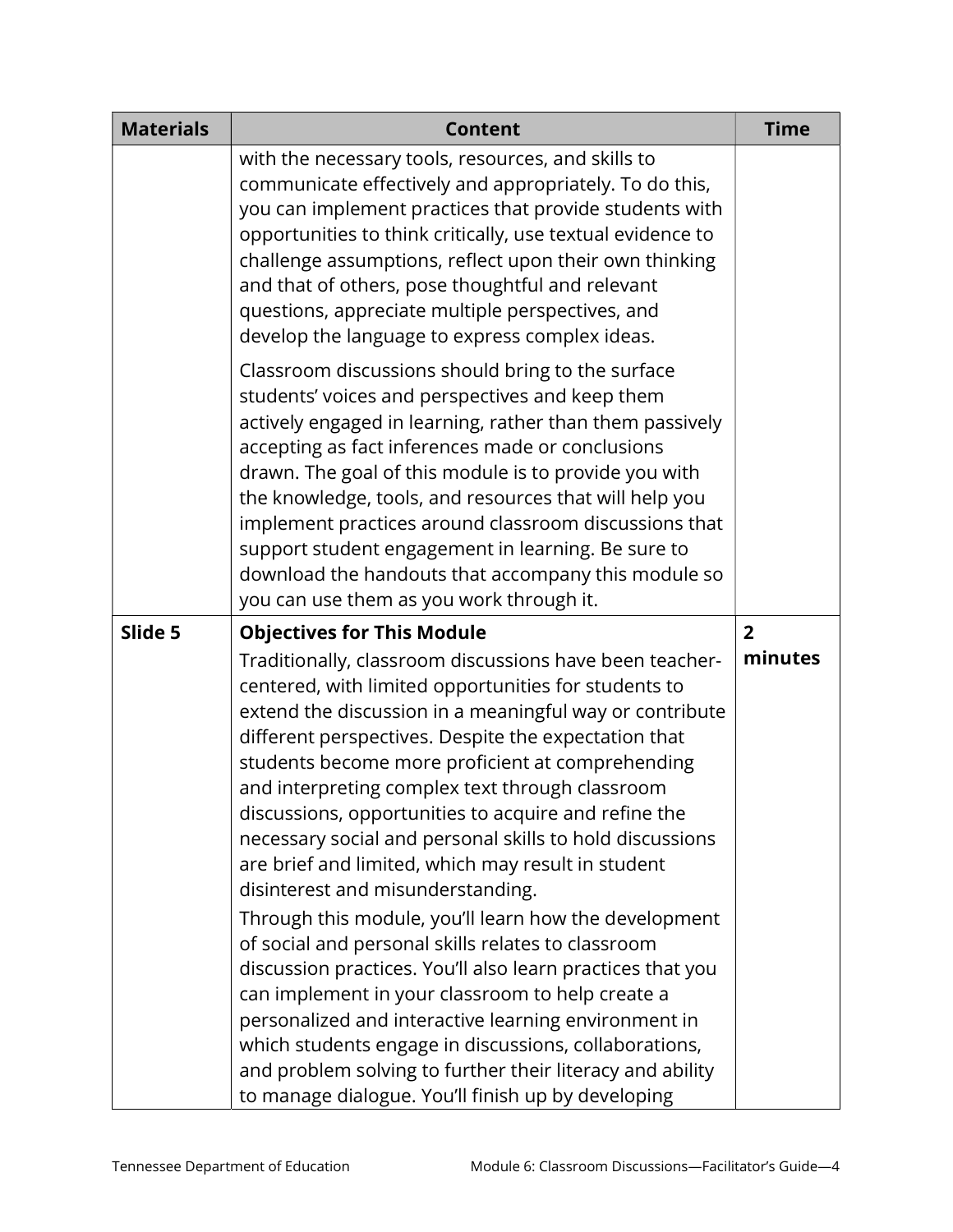| <b>Materials</b>                     | <b>Content</b>                                                                                                                                                                                                                                                                                                                                                                                                                                                                                                                                                                                                                                                                                                                                                                                                                                                                          | <b>Time</b>               |
|--------------------------------------|-----------------------------------------------------------------------------------------------------------------------------------------------------------------------------------------------------------------------------------------------------------------------------------------------------------------------------------------------------------------------------------------------------------------------------------------------------------------------------------------------------------------------------------------------------------------------------------------------------------------------------------------------------------------------------------------------------------------------------------------------------------------------------------------------------------------------------------------------------------------------------------------|---------------------------|
|                                      | action steps for implementing classroom discussion<br>practices in your classroom.                                                                                                                                                                                                                                                                                                                                                                                                                                                                                                                                                                                                                                                                                                                                                                                                      |                           |
| <b>Optional</b><br><b>Discussion</b> | Take a moment and think about a great discussion you<br>have had with colleagues in the past. What social and<br>personal skills did you use during that discussion? Also,<br>think about the context. What aspects of your classroom<br>discussion practices did you bring to that great<br>conversation that helped you facilitate it?                                                                                                                                                                                                                                                                                                                                                                                                                                                                                                                                                | 5 minutes                 |
| Slide 6                              | <b>Benefits for Students</b><br>When students engage in content conversations<br>facilitated by the teacher, they not only tap traditional<br>academic skills-such as reading and speaking skills-<br>to interpret, integrate, and synthesize information, but<br>they also develop social and personal skills. For<br>example, students become more aware of themselves<br>and others participating in the discussion. Furthermore,<br>students consider their own and others' background<br>experiences and knowledge as they engage with others<br>to solve problems or make sound arguments about<br>content. Students also increase their confidence as they<br>engage with others about their own ideas and think<br>more deeply about the content. Finally, students are<br>more apt to decrease their misunderstandings as they<br>talk through their understanding of content. | $\overline{2}$<br>minutes |
| <b>Optional</b><br><b>Discussion</b> | Now, think about a classroom discussion that you had that<br>did not go well. Why did the conversation not go well? Was<br>it lack of knowledge? Lack of communication skills from<br>other individuals? Was there something about the context<br>within the classroom?                                                                                                                                                                                                                                                                                                                                                                                                                                                                                                                                                                                                                 | 5 minutes                 |
| Slide 7                              | <b>Alignment to TEAM Evaluation</b>                                                                                                                                                                                                                                                                                                                                                                                                                                                                                                                                                                                                                                                                                                                                                                                                                                                     | $\overline{2}$            |
|                                      | Classroom discussions are reflected in components of<br>the Tennessee Educator Acceleration Model. Many<br>educators in the state refer to this as "TEAM." For<br>example, effective classroom discussions can be seen in<br>the motivating students component, because classroom<br>discussions have the capacity to reinforce and reward                                                                                                                                                                                                                                                                                                                                                                                                                                                                                                                                              | minutes                   |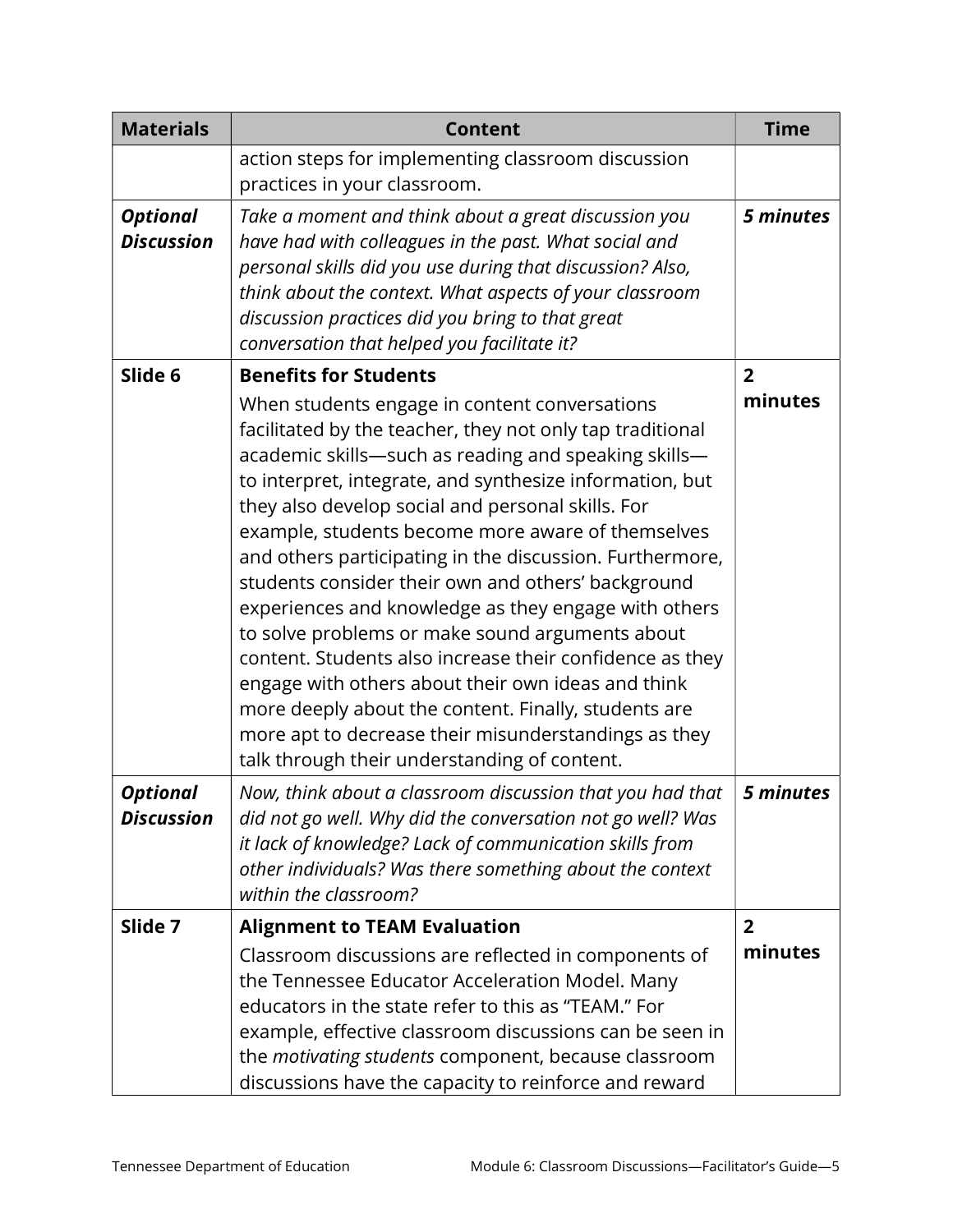| <b>Materials</b>                                | <b>Content</b>                                                                                                                                                                                                                                                                                                                                                                                                         | <b>Time</b> |
|-------------------------------------------------|------------------------------------------------------------------------------------------------------------------------------------------------------------------------------------------------------------------------------------------------------------------------------------------------------------------------------------------------------------------------------------------------------------------------|-------------|
|                                                 | student behavior. Similarly, effective classroom<br>discussions can be found in the presenting instructional<br>content, activities and materials, questioning, and<br>academic feedback components of the TEAM General<br>Educator Rubric. This module helps you learn how to<br>use classroom discussions in a way that is consistent<br>with the "Significantly Above Expectations" category of<br>the TEAM rubric. |             |
| Slide 8                                         | <b>Self-Assessment and Self-Reflection (Activity)</b>                                                                                                                                                                                                                                                                                                                                                                  | 7           |
| (Activity)<br><b>Refer to</b><br><b>Handout</b> | Before you get started, take a few minutes to reflect on<br>how you use classroom discussions in your classroom<br>and the ways in which students react to it. How does<br>your use of classroom discussions help students attune<br>to and respond to a speaker, and support students in                                                                                                                              | minutes     |
|                                                 | communicating their point of view? If it's helpful, reflect<br>on your use of a classroom discussion in a recent class,<br>one that you can easily remember. Otherwise, try to<br>think more holistically about your use of classroom<br>discussions during a typical day.                                                                                                                                             |             |
|                                                 | You can refer to Handout 1: Classroom Discussions Self-<br>Assessment to reflect on how you implement classroom<br>discussions in your classroom.                                                                                                                                                                                                                                                                      |             |
|                                                 | Ask participants to complete Handout 1: Classroom<br>Discussions Self-Assessment.                                                                                                                                                                                                                                                                                                                                      |             |
| Slide 9                                         | See It in Action (Activity)                                                                                                                                                                                                                                                                                                                                                                                            | 2           |
| (Activity)                                      | Now that you've reflected on your own use of                                                                                                                                                                                                                                                                                                                                                                           | minutes     |
| <b>Refer to</b><br><b>Handout 2</b>             | classroom discussions, take a deeper look at classroom<br>discussions in action. Select one of the short videos<br>based on whether you are interested in viewing an<br>elementary or high school classroom. As you watch the<br>video, pay close attention to the questions asked and<br>the discussions in which the classroom engages. Refer<br>to Handout 2: See It in Action Reflections-Classroom                |             |
|                                                 | Discussions for some questions to reflect on as you<br>watch the video.                                                                                                                                                                                                                                                                                                                                                |             |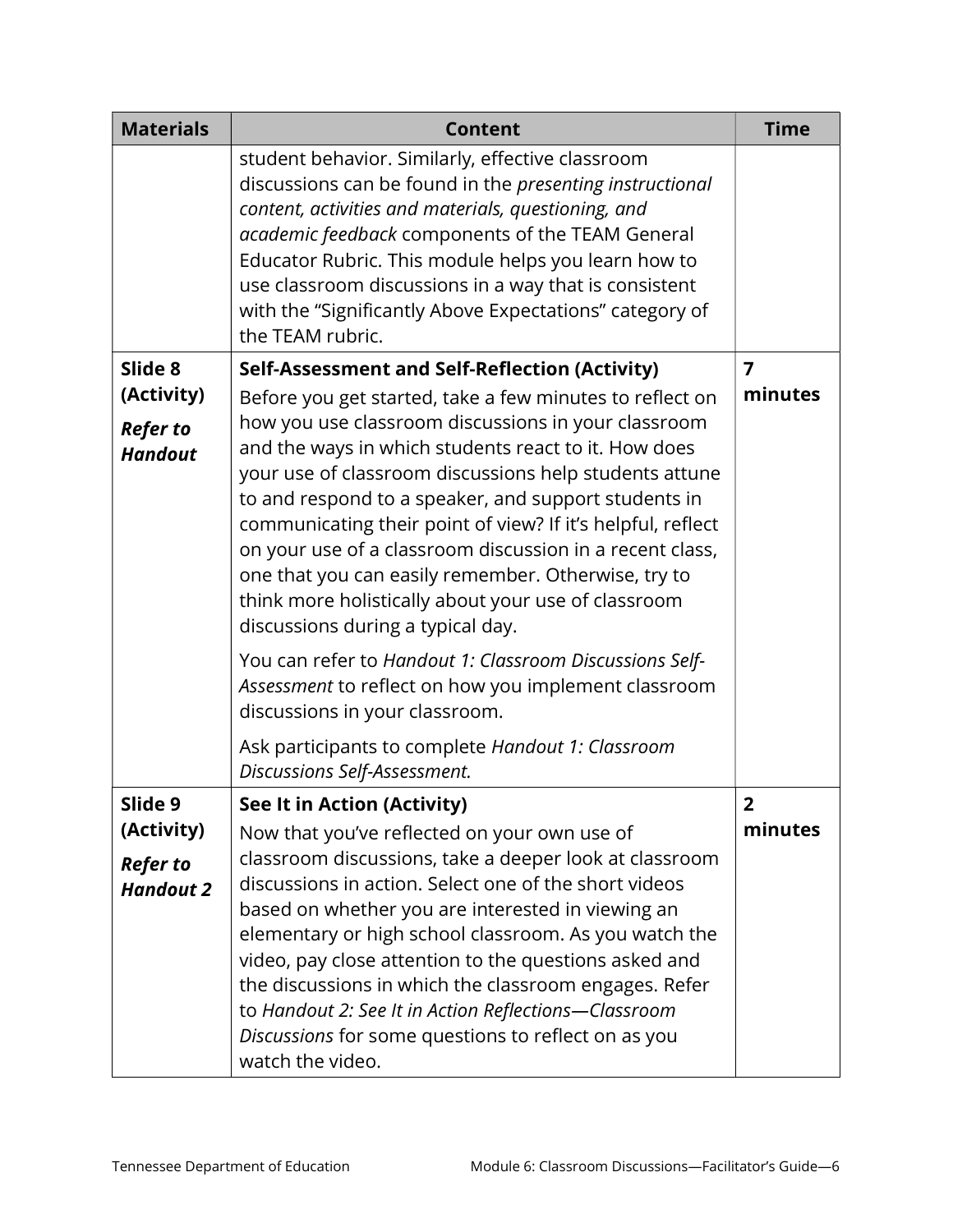| <b>Materials</b>                      | <b>Content</b>                                                                                                                                                                                                                                                                                                                                                                                                                                                                                                                                                                                                                                                                                                                       | <b>Time</b>               |
|---------------------------------------|--------------------------------------------------------------------------------------------------------------------------------------------------------------------------------------------------------------------------------------------------------------------------------------------------------------------------------------------------------------------------------------------------------------------------------------------------------------------------------------------------------------------------------------------------------------------------------------------------------------------------------------------------------------------------------------------------------------------------------------|---------------------------|
| <b>Videos</b>                         | <b>Classroom Discussions in the Elementary School</b><br>https://youtu.be/w1yZBU2-0Mw                                                                                                                                                                                                                                                                                                                                                                                                                                                                                                                                                                                                                                                | 6<br>minutes              |
|                                       | <b>Classroom Discussions in the Middle School</b><br>https://youtu.be/Gx4rUY8l-aM                                                                                                                                                                                                                                                                                                                                                                                                                                                                                                                                                                                                                                                    | 5<br>minutes              |
| <b>Activity</b>                       | Ask participants to complete the reflection questions in<br>Handout 2: See It in Action Reflections-Classroom<br>Discussions.                                                                                                                                                                                                                                                                                                                                                                                                                                                                                                                                                                                                        | 5<br>minutes              |
| <b>Optional</b><br><b>Video Ideas</b> | <b>Working Through the Wrong Answer</b><br>http://tnclassroomchronicles.org/video-supporting-<br>students/                                                                                                                                                                                                                                                                                                                                                                                                                                                                                                                                                                                                                           | 3<br>minutes              |
| Slide 10                              | <b>Exploring Classroom Discussions</b><br>Classroom discussions are powerful tools to help<br>students develop and apply their social and personal<br>skills. For example, classroom discussions help students<br>regulate their communication to examine content,<br>make evidence-based decisions, engage in meaningful<br>and respectful interpersonal exchanges with adults and<br>peers, and assume greater responsibility for their<br>learning. Similarly, empowering students to frame<br>discussions around content-for example, textual<br>evidence or scientific inquiry-will help guide students<br>as they pose questions, hear and respond to different<br>perspectives, and interpret meaning for deeper<br>learning. | $\overline{2}$<br>minutes |
|                                       | In addition, classroom discussion practices foster a<br>respectful classroom environment and help shape the<br>way in which students see themselves and others in the<br>context of learning, encourage positive student-teacher<br>relationships, and facilitate students' prosocial behavior<br>for improved academic achievement.                                                                                                                                                                                                                                                                                                                                                                                                 |                           |
| Slide 11                              | <b>General Principles of Effective Discussions</b><br>Effective discussions have four basic hallmarks.<br>First, effective discussions are thoughtfully planned in                                                                                                                                                                                                                                                                                                                                                                                                                                                                                                                                                                   | 4<br>minutes              |
|                                       | advance. Effective discussions draw on your knowledge<br>of both the course content and your students. As such,                                                                                                                                                                                                                                                                                                                                                                                                                                                                                                                                                                                                                      |                           |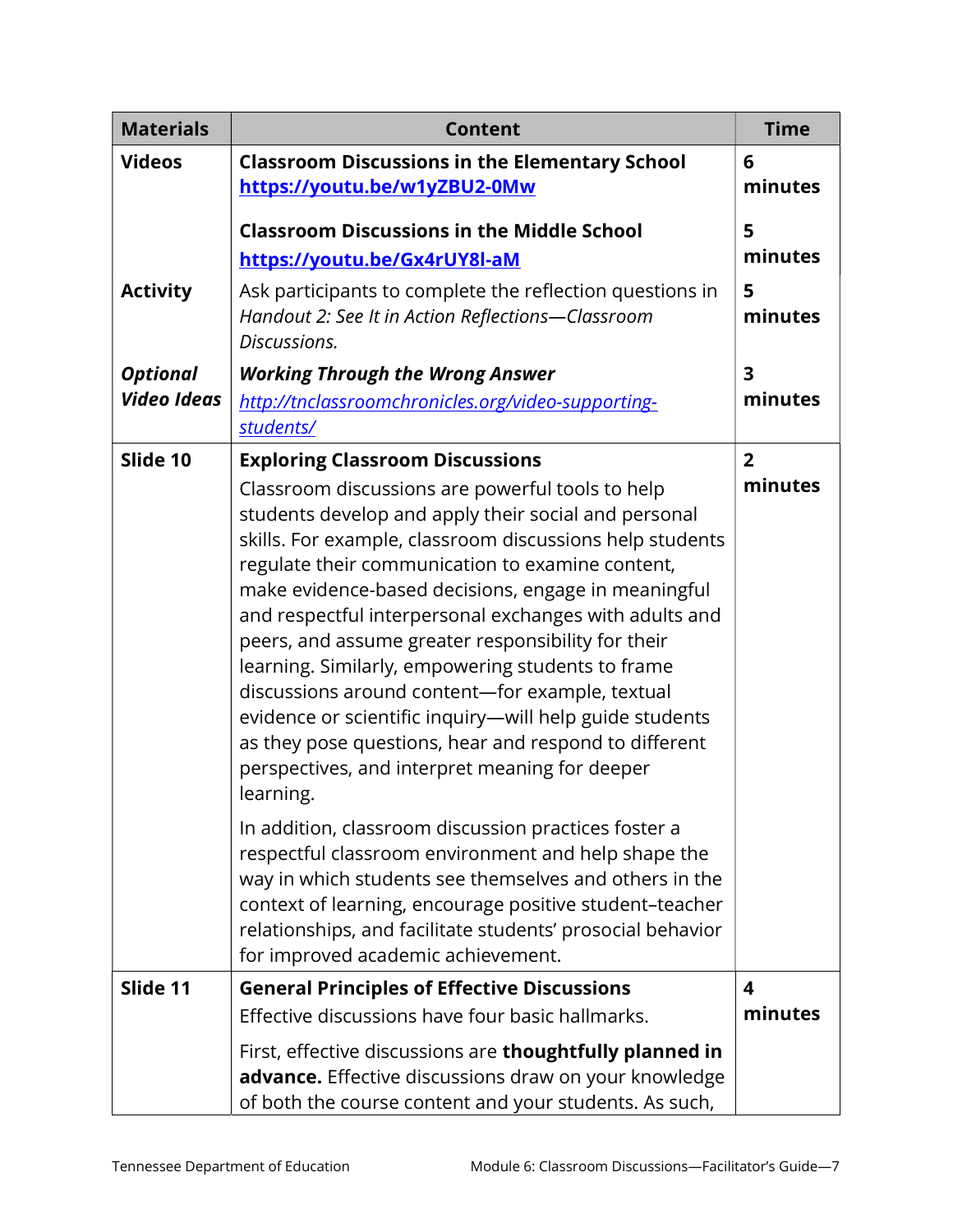| <b>Materials</b> | <b>Content</b>                                                                                                                                                                                                                                                                                                                                                                                                                                                                                                                                                                                                                                                                                                                                                                                                                                                                                                                                                                                                                                                                                                                                                                                | <b>Time</b> |
|------------------|-----------------------------------------------------------------------------------------------------------------------------------------------------------------------------------------------------------------------------------------------------------------------------------------------------------------------------------------------------------------------------------------------------------------------------------------------------------------------------------------------------------------------------------------------------------------------------------------------------------------------------------------------------------------------------------------------------------------------------------------------------------------------------------------------------------------------------------------------------------------------------------------------------------------------------------------------------------------------------------------------------------------------------------------------------------------------------------------------------------------------------------------------------------------------------------------------|-------------|
|                  | it is important to plan ahead with both in mind to<br>ensure that students engage in activities that are likely<br>to ready them for classroom discussions. To help<br>prepare yourself and your students to engage in<br>classroom discussions, clarify the goals of the<br>discussion in advance, and implement student support<br>activities that will allow students to prepare in advance.<br>For example, you could provide students with<br>preliminary questions, allowing them to think through<br>and articulate their ideas in writing first and later in<br>pairs or small groups. This can bolster their confidence<br>and stimulate them to engage actively and to make<br>thoughtful and relevant contributions to classroom<br>discussions.                                                                                                                                                                                                                                                                                                                                                                                                                                   |             |
|                  | Second, effective classroom discussions are<br>intentional and purposefully led. To provide a climate<br>in which students are self-aware and learn how to<br>manage themselves when sharing their points of view,<br>set ground rules to establish a classroom norm of<br>inclusive and courteous interactions. Move students<br>beyond superficial participation in classroom<br>discussions and toward embracing opportunities to talk<br>to their peers, and to see each other and observe<br>nonverbal clues that may enhance their ability to<br>understand social and personal context as they discuss.<br>Along with ground rules and setting the stage for<br>students, be intentional about how you facilitate the<br>discussion. You may deepen the discussion and move<br>the conversation along by posing different types of<br>questions and keeping a running log of key points that<br>surface during the discussion. For example, ask<br>clarifying questions to encourage students to expound<br>on their responses, and encourage students to ask<br>clarifying questions of their peers. Similarly, challenge<br>students to justify their responses or support them with |             |
|                  | evidence, and require students to assume a stance that<br>requires them to consider alternative perspectives.                                                                                                                                                                                                                                                                                                                                                                                                                                                                                                                                                                                                                                                                                                                                                                                                                                                                                                                                                                                                                                                                                 |             |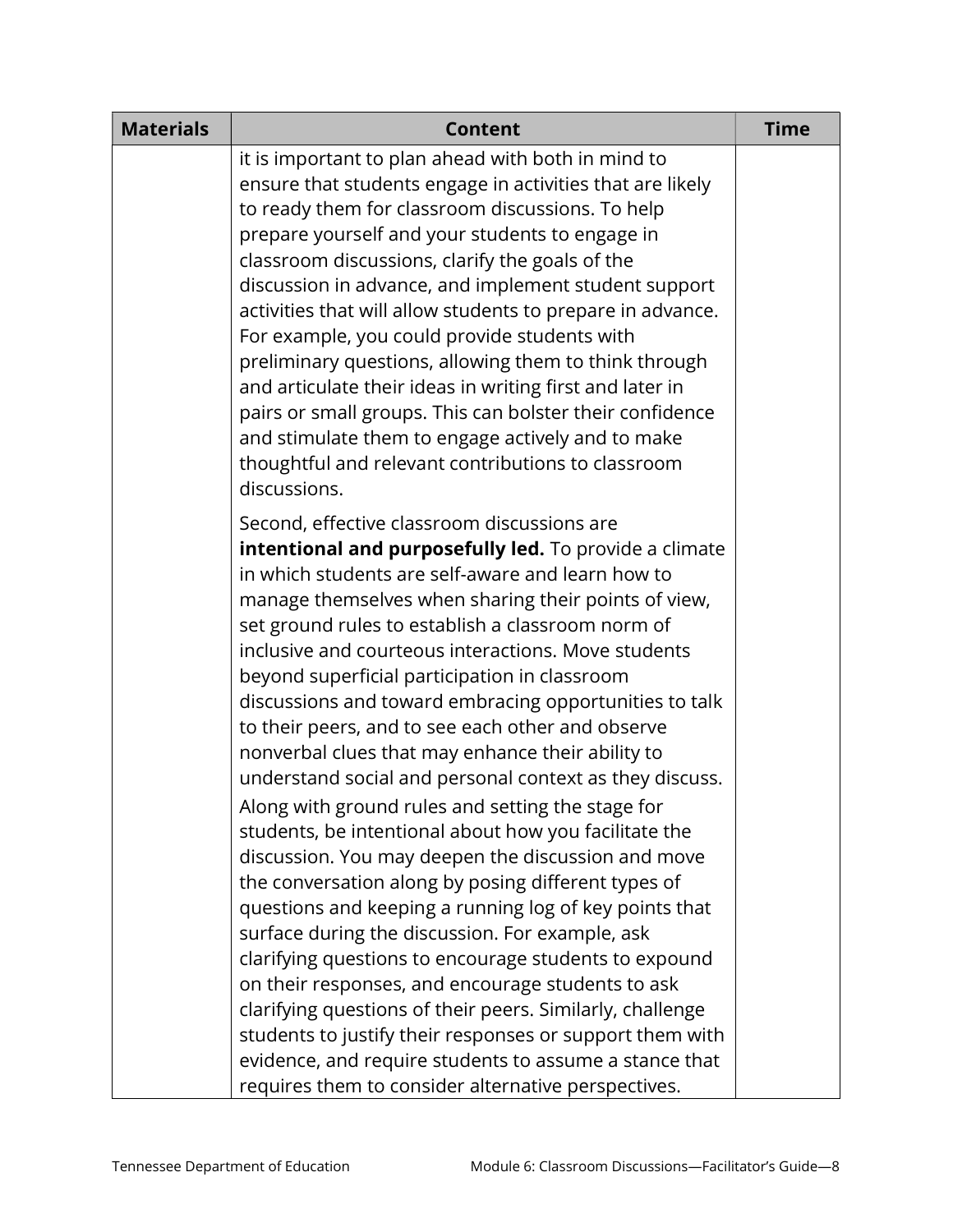| <b>Materials</b>       | <b>Content</b>                                                                                                                                                                                                                                                                                                                                                                                                                                                                                                                                                                                                                                              | <b>Time</b>   |
|------------------------|-------------------------------------------------------------------------------------------------------------------------------------------------------------------------------------------------------------------------------------------------------------------------------------------------------------------------------------------------------------------------------------------------------------------------------------------------------------------------------------------------------------------------------------------------------------------------------------------------------------------------------------------------------------|---------------|
|                        | Finally, it is important to help students connect<br>classroom discussions to their life experiences.                                                                                                                                                                                                                                                                                                                                                                                                                                                                                                                                                       |               |
|                        | Third, effective classroom discussions are assessed<br>with student learning in mind. Quality classroom<br>discussions build in assessments to establish what<br>students are learning and to capture the extent to<br>which students are applying, challenging, and extending<br>what was gleaned from the discussions. As such, it is<br>important to infuse opportunities for you and your<br>students to reflect on key takeaways, pose lingering<br>questions, and explore curiosities that emerge. This<br>may be done by varying the modes of assessment to<br>include projects, assignments, quizzes, and continuing<br>discussions, to name a few. |               |
|                        | Finally, effective classroom discussions prompt further<br>discussions. Concluding or wrapping up a quality<br>discussion should not represent the end of that<br>discussion. Instead, good discussions should prompt<br>other discussions. You can do this by emphasizing<br>connections between current and previous or<br>upcoming discussions or by utilizing lessons learned,<br>questions posed, or issues raised by students.                                                                                                                                                                                                                        |               |
| Slide 12<br>(Activity) | <b>General Guidelines of Classroom Discussions</b><br>(Activity)<br>To help you enact general principles of classroom<br>discussions, it is important to develop norms for<br>conversing that are based in courtesy, respect,<br>inclusion, active listening, evidence, and the desire to<br>understand and be understood. In developing a<br>classroom climate conducive to this sort of<br>participation, you may want to involve students in<br>generating the norms that will guide classroom<br>discussions.<br>Handout 3: General Guidelines of Classroom Discussions                                                                                 | 10<br>minutes |
|                        | provides examples of general guidelines from the<br>University of Michigan Center for Research on Learning                                                                                                                                                                                                                                                                                                                                                                                                                                                                                                                                                  |               |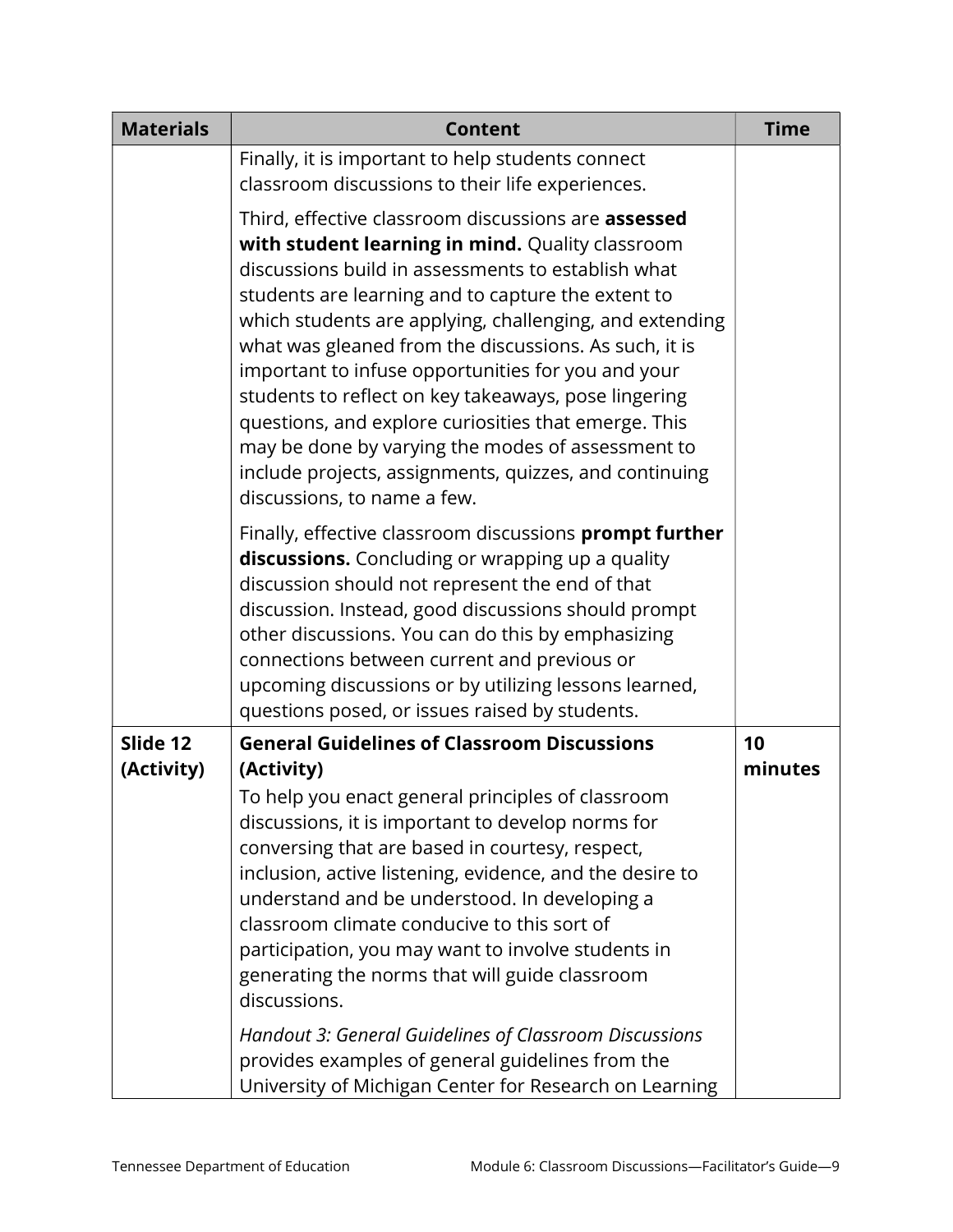| <b>Materials</b> | <b>Content</b>                                                                                                                                                                                                                                                                                                                                                                                                                                                                                                                                                                                                                                                                                                                                                                   | <b>Time</b>                      |
|------------------|----------------------------------------------------------------------------------------------------------------------------------------------------------------------------------------------------------------------------------------------------------------------------------------------------------------------------------------------------------------------------------------------------------------------------------------------------------------------------------------------------------------------------------------------------------------------------------------------------------------------------------------------------------------------------------------------------------------------------------------------------------------------------------|----------------------------------|
|                  | and Teaching. Take a few minutes to review these<br>examples, and identify guidelines that you would like to<br>create or modify (if you already have them) for<br>classroom discussions. You will also want to identify the<br>ways in which you will teach these guidelines to your<br>students and reinforce them throughout the<br>discussions you have in your classroom. Note that you<br>will have to modify the examples based on the grade<br>level that you teach.                                                                                                                                                                                                                                                                                                     |                                  |
| Slide 13         | <b>Learn About Classroom Discussions</b><br>Consider the approaches you currently use to facilitate                                                                                                                                                                                                                                                                                                                                                                                                                                                                                                                                                                                                                                                                              | $\overline{2}$<br><b>Minutes</b> |
|                  | effective classroom discussions. Is your voice<br>predominant in discussions or those of your students?<br>Are students asking questions of you and their<br>classmates, or are you posing most of the questions?<br>Shifting the responsibility for moving the conversation<br>along from you to your students is a way to help<br>students find their voices, to increase the amount of<br>time they spend talking and using academic language,<br>and to begin to learn to express themselves<br>appropriately. In other words, effective classroom<br>discussion is about shifting the roles of teacher and<br>student, in which the teacher now advocates for<br>students to listen and learn from each other and to<br>hold each other accountable during the discussions. |                                  |
|                  | The content of the remainder of this module helps you<br>think through some of these questions and concerns by<br>discussing five practices to consider as you implement<br>classroom discussions:                                                                                                                                                                                                                                                                                                                                                                                                                                                                                                                                                                               |                                  |
|                  | <b>Purposeful student talk</b> is a scaffolded approach<br>that teachers can use to help shift the responsibility<br>for moving the conversation along from the teacher<br>to the students.<br><b>Questioning and Question Formulation</b>                                                                                                                                                                                                                                                                                                                                                                                                                                                                                                                                       |                                  |
|                  | <b>Technique</b> is a process to help students develop<br>good questions.                                                                                                                                                                                                                                                                                                                                                                                                                                                                                                                                                                                                                                                                                                        |                                  |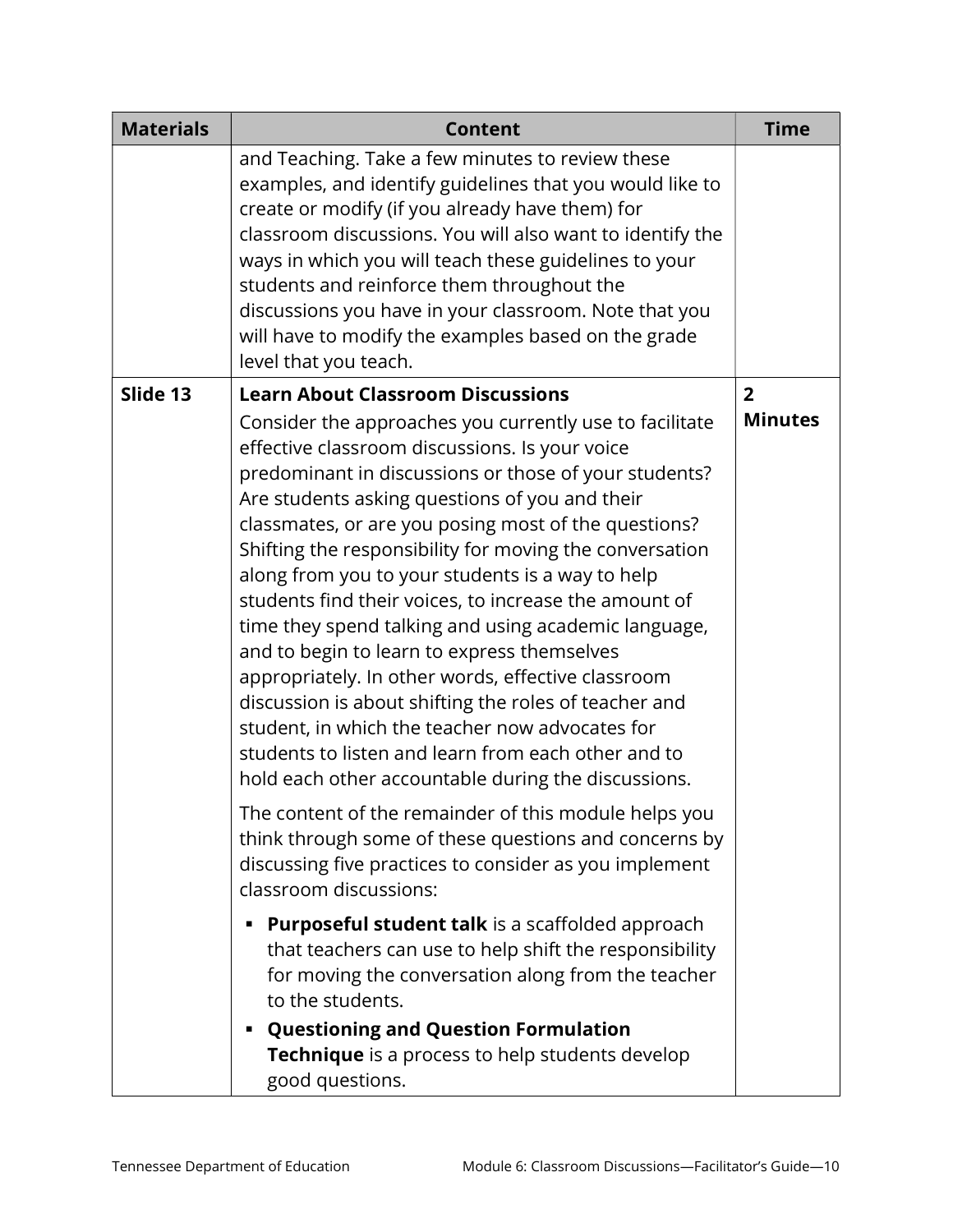| <b>Materials</b> | <b>Content</b>                                                                                                                                                                                                                                                                                                                                                                                                                                                                                                                                                                                                                                                                                                                                                                      | <b>Time</b>         |
|------------------|-------------------------------------------------------------------------------------------------------------------------------------------------------------------------------------------------------------------------------------------------------------------------------------------------------------------------------------------------------------------------------------------------------------------------------------------------------------------------------------------------------------------------------------------------------------------------------------------------------------------------------------------------------------------------------------------------------------------------------------------------------------------------------------|---------------------|
|                  | Perspective taking is thoughtfully considering<br>perspectives that differ from one's own and<br>garnering sufficient information about the related<br>experiences that shaped those perspectives to<br>converse about them or issues related to them with<br>respect and sensitivity.<br>Accountable talk provides mechanisms to help<br>with perspective taking and facilitating discussions.<br>Routines and structures-such as annotation, text<br>rendering, or Socratic seminars-that teachers<br>deliver through a scaffolded approach to students,<br>can help students better organize their ideas and<br>contribute to discussions.                                                                                                                                       |                     |
|                  | Through these approaches, you can help motivate<br>students by facilitating their collaboration with others,<br>give them opportunities to converse with their peers in<br>purposeful ways, help them learn how to express and<br>support their viewpoints, give them a platform to<br>extend their understanding while helping others to do<br>so, and help students develop a sense of curiosity<br>about the content they learn.                                                                                                                                                                                                                                                                                                                                                 |                     |
| Slide 14         | <b>Purposeful Student Talk</b><br>The first practice in classroom discussions is<br>purposeful student talk. How often do students in<br>your classroom get to exchange their own well-<br>reasoned ideas, probe reasoning and evidence, resolve<br>contradictions, or study a full range of positions on a<br>topic? Effective classroom discussions involve<br>purposeful talk that is meant to help learners do just<br>that. Through purposeful talk, students can think<br>collaboratively about academic or complex issues, co-<br>construct understanding of various topics and content,<br>and develop skills for independent thought and<br>problem solving.<br>Purposeful talk does not happen overnight. Using a<br>four-step process, you can help your students assume | 5<br><b>Minutes</b> |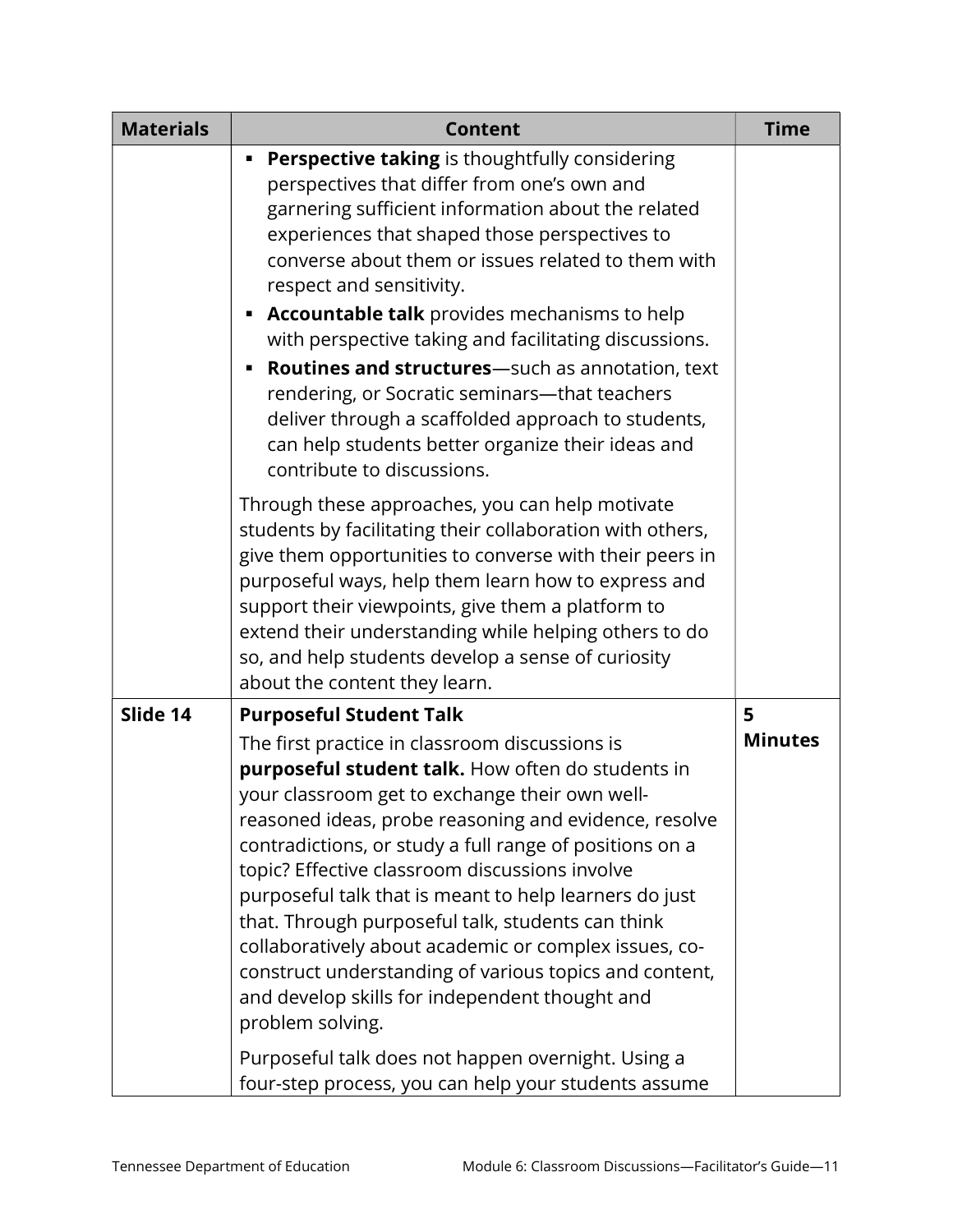| <b>Materials</b> | <b>Content</b>                                                                                                                                                                                                                                                                                                                                                                                                                                                                                                                                                                                                                                                                                                                                                                | <b>Time</b>    |
|------------------|-------------------------------------------------------------------------------------------------------------------------------------------------------------------------------------------------------------------------------------------------------------------------------------------------------------------------------------------------------------------------------------------------------------------------------------------------------------------------------------------------------------------------------------------------------------------------------------------------------------------------------------------------------------------------------------------------------------------------------------------------------------------------------|----------------|
|                  | increased responsibility for their learning. The extent to<br>which students actively engage in classroom<br>conversations gradually increases from step to step.<br>The overall approach uses small groups of 2-4<br>students. The teacher gives seed questions to each<br>group and then intermittently starts and stops the<br>lesson every 5-15 minutes, depending on the age and<br>comfort level of the students. By stopping periodically,<br>students get opportunities to discuss their thoughts<br>about the topic or question, and then they can restart<br>their attention span.                                                                                                                                                                                  |                |
| Slide 15         | <b>Four Steps of Purposeful Student Talk</b>                                                                                                                                                                                                                                                                                                                                                                                                                                                                                                                                                                                                                                                                                                                                  | 15             |
|                  | By engaging in purposeful student talk, you are shifting<br>the roles and responsibilities of discussions from<br>yourselves (as teachers) to the students. The four-step,<br>scaffolded approach of purposeful student talk includes<br>teacher modeling, guided instruction, collaborative<br>tasks, and independent tasks. As you engage in<br>classroom discussions and purposeful talk, it is<br>important not to praise students. Instead, pose<br>questions to scaffold student thinking and to help guide<br>students to correct answers rather than telling them<br>the answers.                                                                                                                                                                                     | <b>Minutes</b> |
|                  | The first step in purposeful talk is <b>teacher modeling,</b><br>which demonstrates to students how to hold a<br>discussion around content-do not assume that<br>students know how to hold content-based<br>conversations. Modeling involves an "I do it" approach,<br>in which the teacher sets the focus of the lesson during<br>a 10- to 15-minute discussion, providing topical<br>information and emphasizing certain content in<br>addition to using select strategies-such as<br>demonstrating how to summarize and reflect upon<br>content, to make predictions and draw inferences, to<br>use questioning, to make connections, to synthesize<br>information, to evaluate, and to connect aspects of the<br>conversation to their own lives and experiences. Each of |                |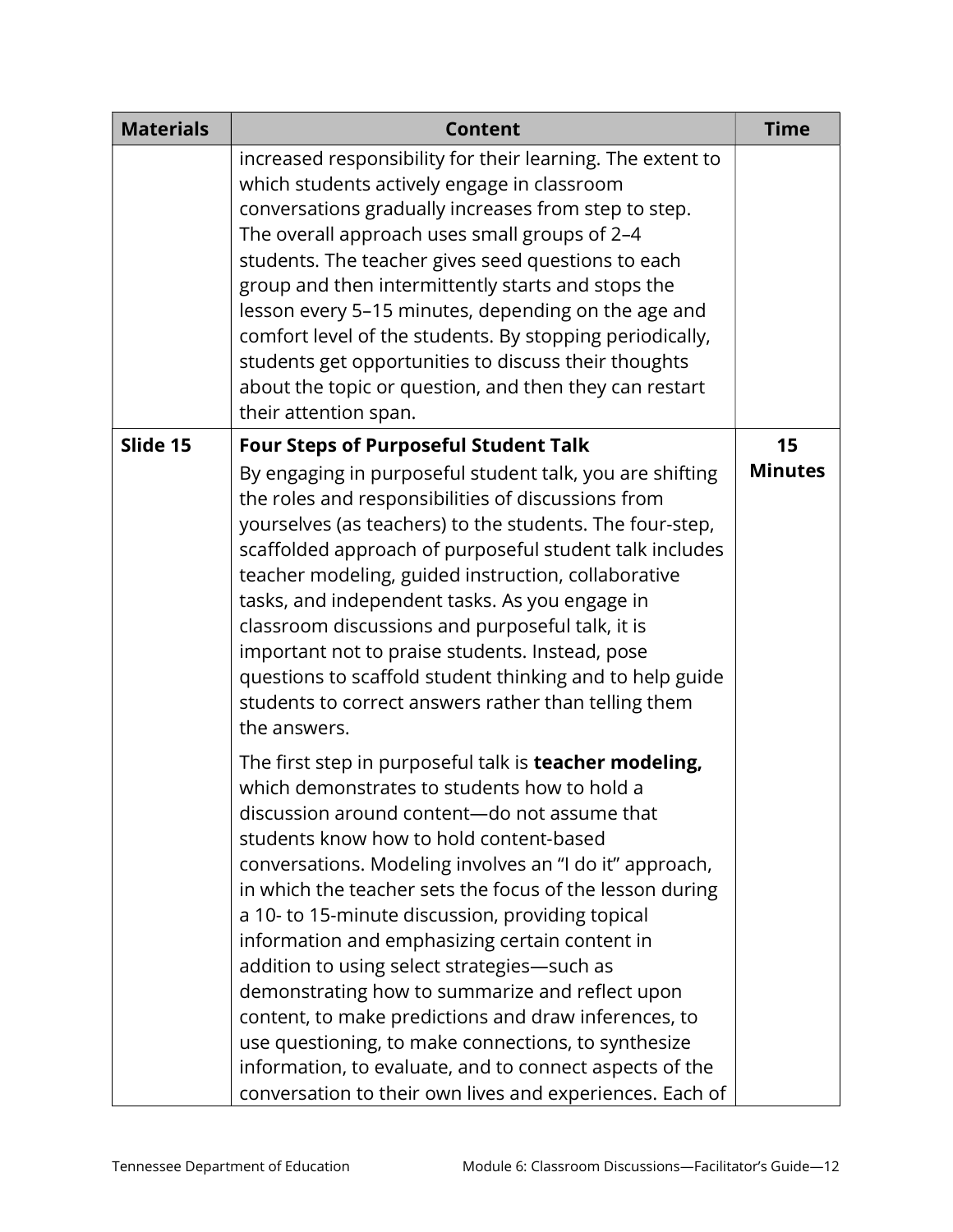| <b>Materials</b>        | <b>Content</b>                                                                                                                                                                                                                                                                                                                                                                                                                                                                                              | <b>Time</b> |
|-------------------------|-------------------------------------------------------------------------------------------------------------------------------------------------------------------------------------------------------------------------------------------------------------------------------------------------------------------------------------------------------------------------------------------------------------------------------------------------------------------------------------------------------------|-------------|
|                         | these strategies will need to be modeled and taught to<br>students.                                                                                                                                                                                                                                                                                                                                                                                                                                         |             |
|                         | Modeling clarifies for students what is expected of<br>them in terms of individual and collective roles, goals of<br>the lesson, deadlines, and so forth. In addition, you may<br>want to consider modeling a content-based discussion<br>with a colleague, or having students analyze a<br>discussion via a video. When you model, it is important<br>to be explicit, such as letting them know how you use<br>wait time to reflect on others' thinking, and how you<br>connect your comments to students. |             |
| Slide 15<br>(continued) | Lastly, a key aspect of the modeling component is the<br>seed question, which is a question used to focus<br>students' thinking and stimulate their discussion. Seed<br>questions are usually open ended, likely advance<br>discussion, require critical thinking, call for evidence,<br>promote the rigor of a lesson, and ensure the relevance<br>of a lesson. They may be very general; for example:                                                                                                     |             |
|                         | What did you learn from reading the selection?<br>What surprised you about the selection? Why?<br>• What, from the selection, did you not understand?<br>What was unclear?                                                                                                                                                                                                                                                                                                                                  |             |
|                         | Seed questions may also be specific. For example, an<br>elementary teacher covering the topic of citizenship<br>might ask:                                                                                                                                                                                                                                                                                                                                                                                  |             |
|                         | How can students in elementary school be good<br>п<br>citizens?                                                                                                                                                                                                                                                                                                                                                                                                                                             |             |
|                         | On the topic of the Civil War, a high school or middle<br>school teacher might ask:                                                                                                                                                                                                                                                                                                                                                                                                                         |             |
|                         | Why was the Civil War fought?<br>Was the Civil War avoidable? Explain your response.                                                                                                                                                                                                                                                                                                                                                                                                                        |             |
|                         | On the questions, students are encouraged to make<br>inferences based on evidence, articulate responses, and                                                                                                                                                                                                                                                                                                                                                                                                |             |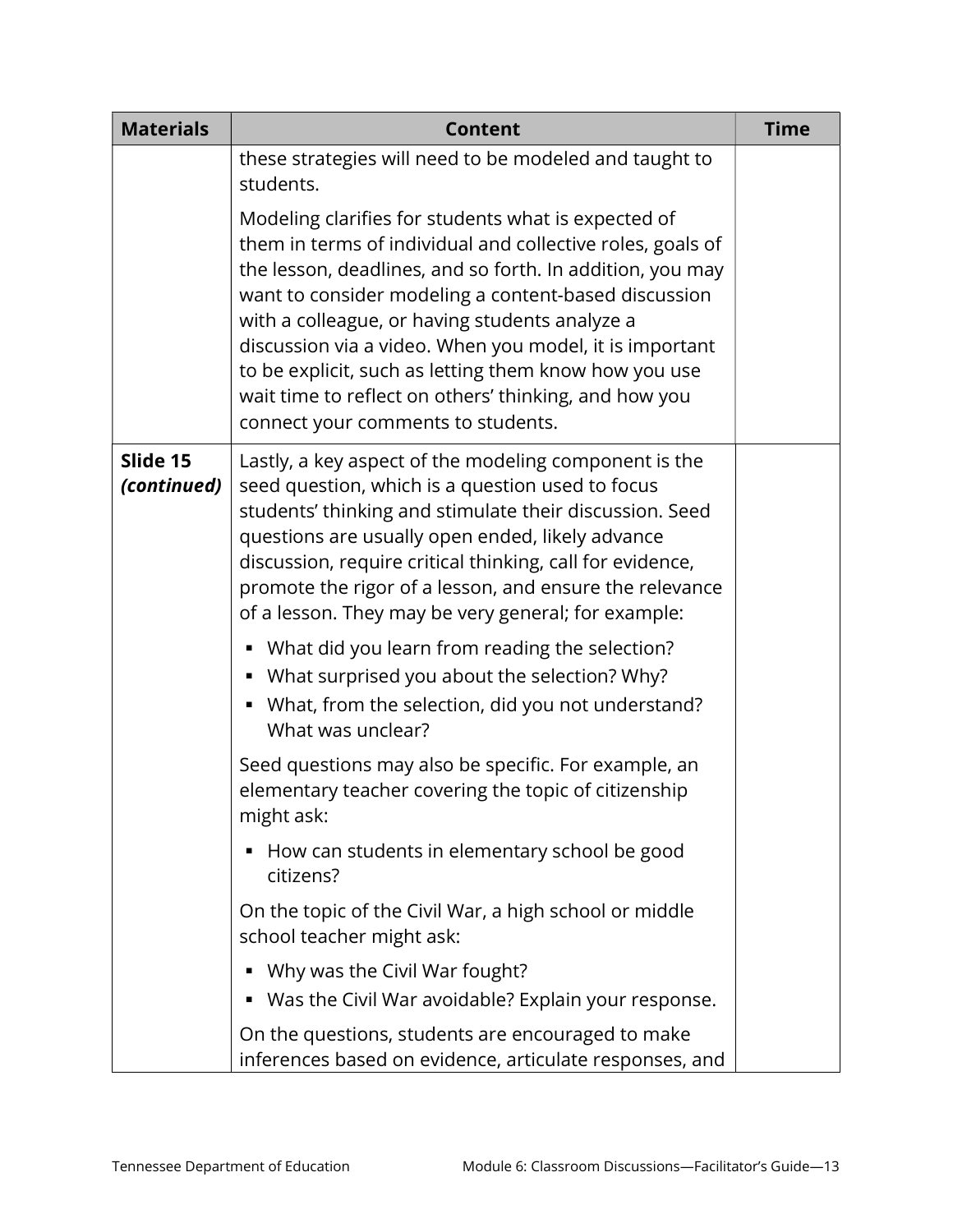| <b>Materials</b>        | <b>Content</b>                                                                                                                                                                                                                                                                                                                                                                                                                                                                                                                                                                                                                                                                                                                                                                                                                                                                                                                                                                                                                                                                                                                                          | <b>Time</b> |
|-------------------------|---------------------------------------------------------------------------------------------------------------------------------------------------------------------------------------------------------------------------------------------------------------------------------------------------------------------------------------------------------------------------------------------------------------------------------------------------------------------------------------------------------------------------------------------------------------------------------------------------------------------------------------------------------------------------------------------------------------------------------------------------------------------------------------------------------------------------------------------------------------------------------------------------------------------------------------------------------------------------------------------------------------------------------------------------------------------------------------------------------------------------------------------------------|-------------|
|                         | engage with the reading material to present and<br>discuss their understandings with other learners.                                                                                                                                                                                                                                                                                                                                                                                                                                                                                                                                                                                                                                                                                                                                                                                                                                                                                                                                                                                                                                                    |             |
|                         | The second step in purposeful talk is <b>guided</b><br>instruction. During this "we do it" approach, the<br>teacher again uses seed questions to increase the<br>amount of time students talk to each other, and to get<br>them to (a) engage collaboratively in reflecting and<br>activating their prior knowledge, thus requiring them to<br>discuss the topic or lesson briefly in small groups; (b)<br>pose questions to each other for clarity, context clues,<br>and resources; and (c) rely on each other to further the<br>discussion. Throughout the lesson, the teacher<br>intermittently stops and has students talk to each other,<br>allowing them to teach one another and to develop<br>trust and confidence in themselves and their knowledge<br>as well as that of other learners. The guided instruction<br>aspect of purposeful talk gives you a chance to observe<br>nonverbal cues; listen to and, where necessary, provide<br>guided support and offer additional questions to<br>students to further their discussions. This is where<br>planning in advance becomes useful-to know where<br>students will need additional help. |             |
| Slide 15<br>(continued) | The third step in purposeful talk is collaborative tasks.<br>During this "you do it together" approach, students take<br>the lead in generating and responding to questions,<br>helping each other reflect on content and related<br>structures and features, seeking and providing<br>clarification, and delving into discussions. At this point,<br>students can learn more about themselves and each<br>other, assess their strengths, refine their interpersonal<br>skills, and cooperate with peers while the teacher<br>continues to observe, pose questions, and offer<br>guidance and redirection as needed. During the<br>collaborative tasks step, it is important to help students<br>develop the skills to effectively respond to peers who<br>are involved in the discussion. For example, help<br>students to listen and reflect on what their peers are                                                                                                                                                                                                                                                                                  |             |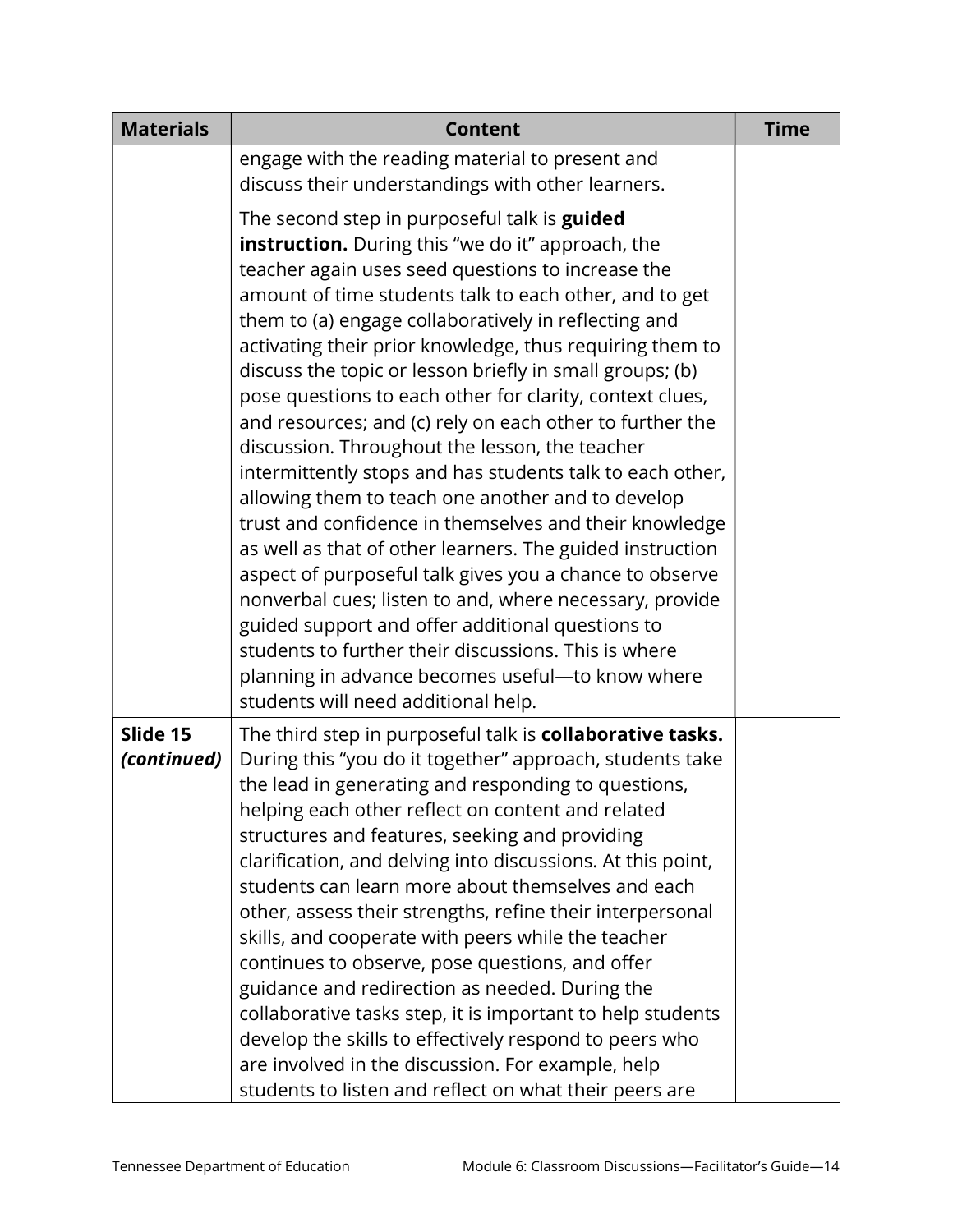| <b>Materials</b> | <b>Content</b>                                                                                                                                                                                                                                                                                                                                                                                                                                              | <b>Time</b>  |
|------------------|-------------------------------------------------------------------------------------------------------------------------------------------------------------------------------------------------------------------------------------------------------------------------------------------------------------------------------------------------------------------------------------------------------------------------------------------------------------|--------------|
|                  | saying, to identify whether they agree with what their<br>peers are saying, to extend on what their peers are<br>saying, or to pose additional questions.                                                                                                                                                                                                                                                                                                   |              |
|                  | The fourth step in purposeful talk is <b>independent</b><br>tasks. During this "you do it alone" approach, students<br>rely on a metacognitive process involving reflection and<br>self-talk to inform changes in their understandings and<br>viewpoints; develop and give feedback to other<br>learners; and report outcomes of their work to the<br>teacher, their peers, and possibly others.                                                            |              |
| Slide 16         | <b>Purposeful Student Talk Activity</b>                                                                                                                                                                                                                                                                                                                                                                                                                     | 10           |
| (Activity)       | Use Handout 4: Purposeful Student Talk Activity to provide<br>detailed steps about enacting purposeful talk with your<br>students. These steps can be used at all grade levels.<br>However, the types of questions and the ways in which<br>you guide students to respond to each other will differ<br>by age group. For example, to promote responses<br>among elementary school students, you will need to<br>provide them with more sentence stems.      | minutes      |
| Slide 17         | Questioning                                                                                                                                                                                                                                                                                                                                                                                                                                                 | $\mathbf{3}$ |
|                  | The second practice in classrooms discussions is<br>questioning. The key aspect of questioning is often an<br>area in which learners express reluctance-both to<br>answer questions and to ask questions. Yet,<br>questioning is one of the few ways in which students<br>can pursue their intellectual curiosities, probe for<br>details and elaboration, check for accuracy, and clarify<br>their contributions to discussions.                           | minutes      |
|                  | The Question Formulation Technique (QFT) is one way<br>to assist learners with developing the ability to pose<br>effective questions to enrich classroom discussions.<br>QFT is a four-step process in which learners produce,<br>improve, and prioritize questions before deciding upon<br>next steps for furthering engagement around the<br>questions produced. By engaging in this process to<br>develop and refine questions, learners are more apt to |              |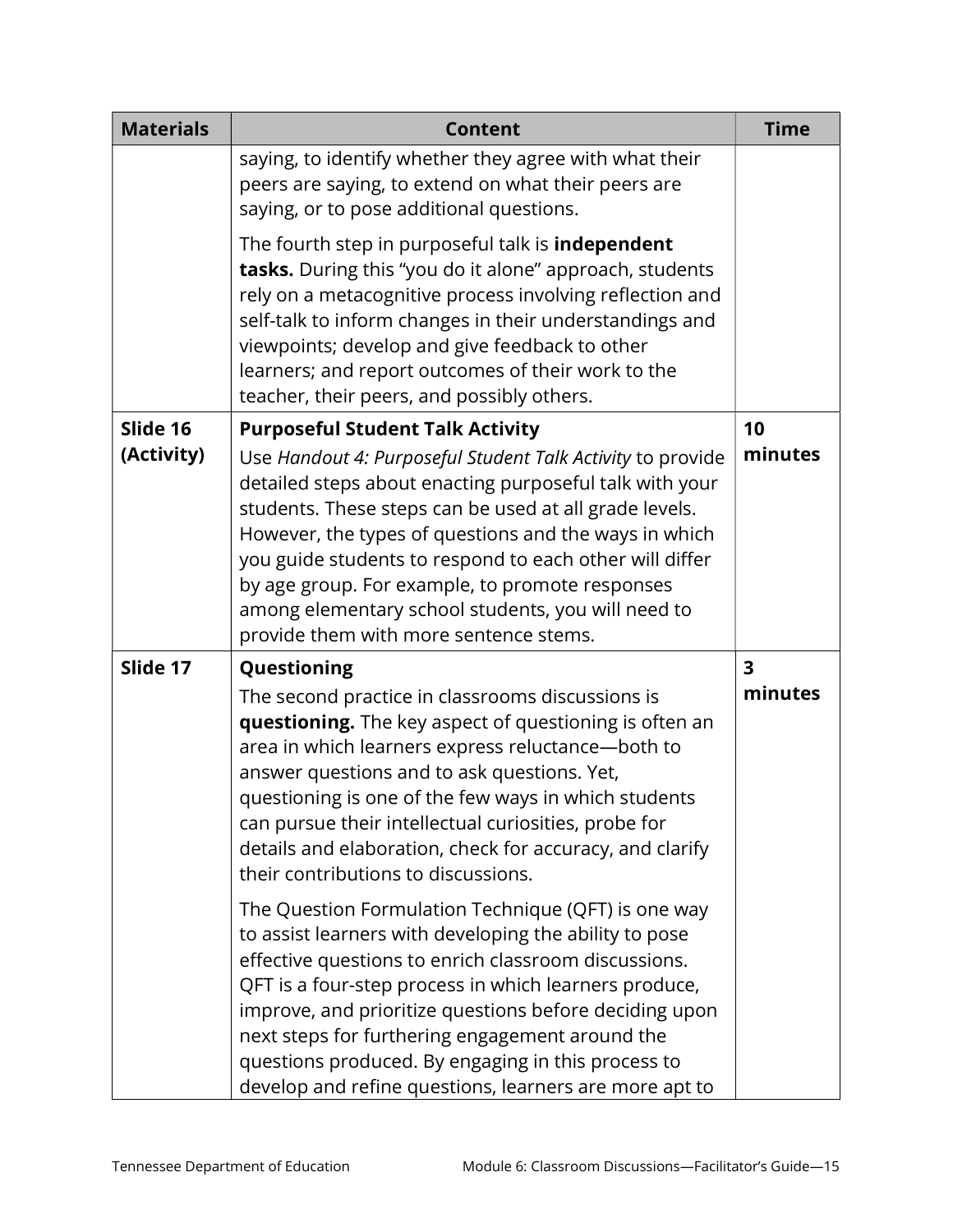| <b>Materials</b> | <b>Content</b>                                                                                                                                                                                                                                                                                                                                                                                                                                            | <b>Time</b> |
|------------------|-----------------------------------------------------------------------------------------------------------------------------------------------------------------------------------------------------------------------------------------------------------------------------------------------------------------------------------------------------------------------------------------------------------------------------------------------------------|-------------|
|                  | generate questions based on their authentic curiosities<br>and to exercise social awareness and perspective<br>taking.                                                                                                                                                                                                                                                                                                                                    |             |
| Slide 18         | <b>Question Formulation Technique (QFT)</b>                                                                                                                                                                                                                                                                                                                                                                                                               | 5           |
|                  | You can follow four steps to implement the QFT with<br>your students:                                                                                                                                                                                                                                                                                                                                                                                     | minutes     |
|                  | 1. Produce questions. You want your students to<br>produce as many questions as they can on the given<br>topic or related to a specific text or conversation. Let<br>them know that the questions should not be<br>censored, as long as they are focused on the topic at<br>hand, and they do not need to be edited, except for<br>a final check to ensure that they are in fact all<br>questions.<br>2. Improve the questions. You want your students to |             |
|                  | improve their questions. To do this, first have them<br>categorize their questions as closed or open ended,<br>and then have them list the advantages and<br>disadvantages of the two types of questions. Finally,<br>give students time to modify or change their<br>questions.                                                                                                                                                                          |             |
|                  | 3. Prioritize the questions. Have students prioritize<br>their questions and give their rationale for doing so.<br>This allows students to select the three questions<br>deemed most important.                                                                                                                                                                                                                                                           |             |
|                  | 4. Determine next steps. Have students determine<br>the next steps for their top three questions. This<br>requires students to decide how the questions will<br>be used.                                                                                                                                                                                                                                                                                  |             |
|                  | This four-step strategy for producing effective<br>questions is likely to enhance student motivation to<br>learn, to improve peer relationships, and to inspire a<br>deeper connection to school.                                                                                                                                                                                                                                                         |             |
| Slide 19         | <b>QFT Activity</b>                                                                                                                                                                                                                                                                                                                                                                                                                                       | 5           |
| (Activity)       | Let's give QFT a try. First, let's suppose that your<br>students have the opportunity to interview the                                                                                                                                                                                                                                                                                                                                                    | minutes     |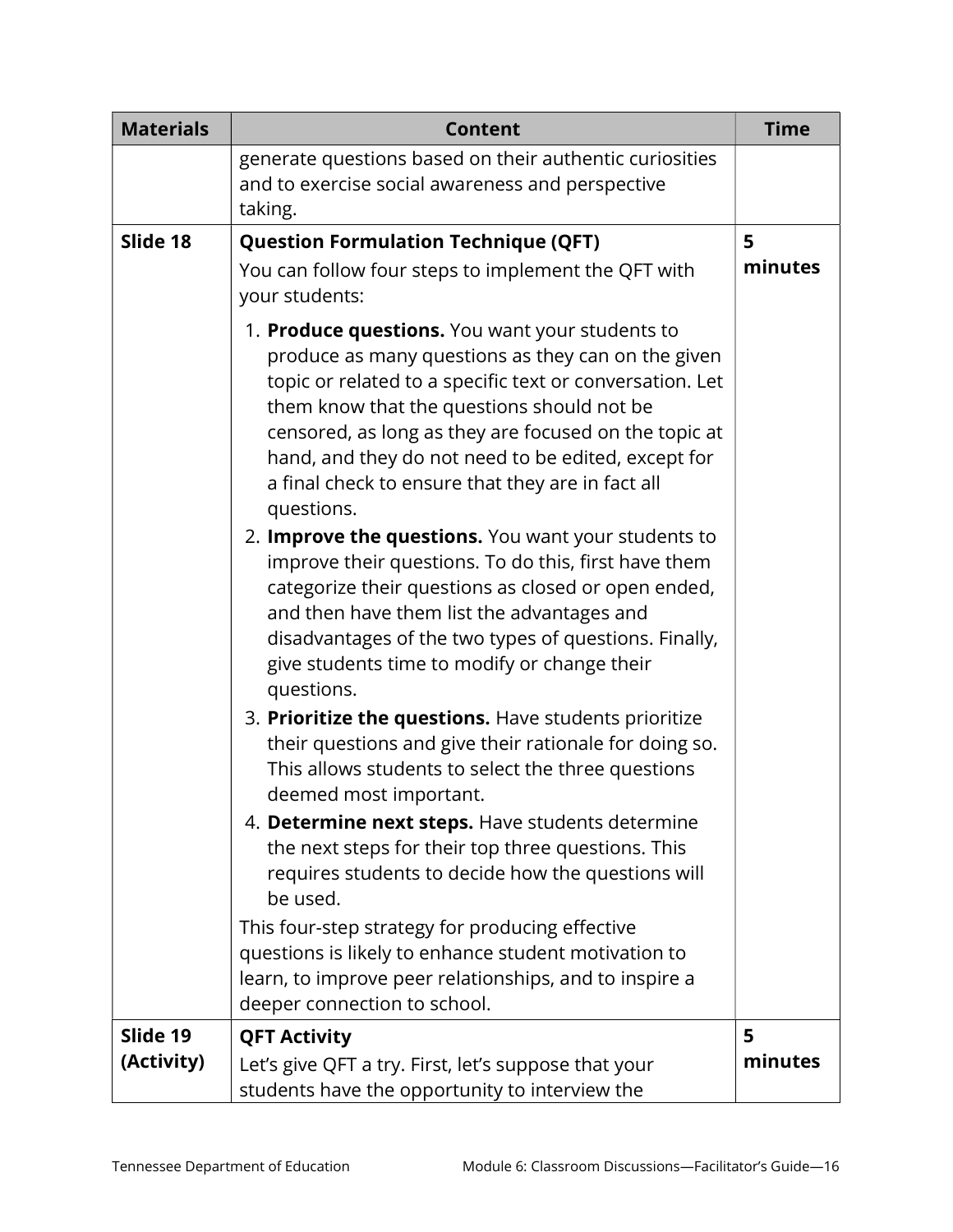| <b>Materials</b> | <b>Content</b>                                                                                                                                                                                                                                                                                                                                                                                                                                                                                                                                                                         | <b>Time</b> |
|------------------|----------------------------------------------------------------------------------------------------------------------------------------------------------------------------------------------------------------------------------------------------------------------------------------------------------------------------------------------------------------------------------------------------------------------------------------------------------------------------------------------------------------------------------------------------------------------------------------|-------------|
|                  | President of the United States. How might they prepare<br>for such an important experience?                                                                                                                                                                                                                                                                                                                                                                                                                                                                                            |             |
|                  | Use the steps shown on the screen. What additional<br>instructions or guidance would you give students to<br>help them frame questions based on their authentic<br>curiosities, social awareness, and understanding of<br>perspective taking?                                                                                                                                                                                                                                                                                                                                          |             |
| Slide 20         | <b>Perspective Taking</b>                                                                                                                                                                                                                                                                                                                                                                                                                                                                                                                                                              | 3           |
|                  | The third practice in classrooms discussions is<br>perspective taking. Perspective taking involves<br>thoughtfully considering perspectives that differ from<br>one's own and garnering sufficient information about<br>the related experiences that shaped those perspectives<br>to converse about them or issues related to them with<br>respect and sensitivity. Perspective taking helps us to<br>explore and better understand how others are<br>experiencing the world and how we can avoid<br>misinterpreting their opinions, thoughts, and behaviors.                          | minutes     |
|                  | Our ability to consider and integrate new or unfamiliar<br>information into our existing repertoire of knowledge<br>has major implications for our learning experiences.<br>Thus, perspective taking is an important skill. Teaching<br>perspective taking calls on you as a teacher to (a) reflect<br>on your own abilities to hear and appreciate different<br>perspectives and (b) use strategies to tackle content<br>that is difficult to explain.                                                                                                                                |             |
|                  | Consider, if you will, moments in which ideas put forth<br>in a classroom discussion are diminished, criticized, or<br>rejected because of conflicting views held by others.<br>Without your skillful facilitation, the different opinions<br>of students may escalate into heated discussions,<br>arguments, or worse. So, it is critical to establish norms<br>that engender openness, free and respectful<br>expression, opportunities for posing questions and<br>reflecting on responses, and possibilities for amicable<br>disagreement. Of equal importance is your capacity to |             |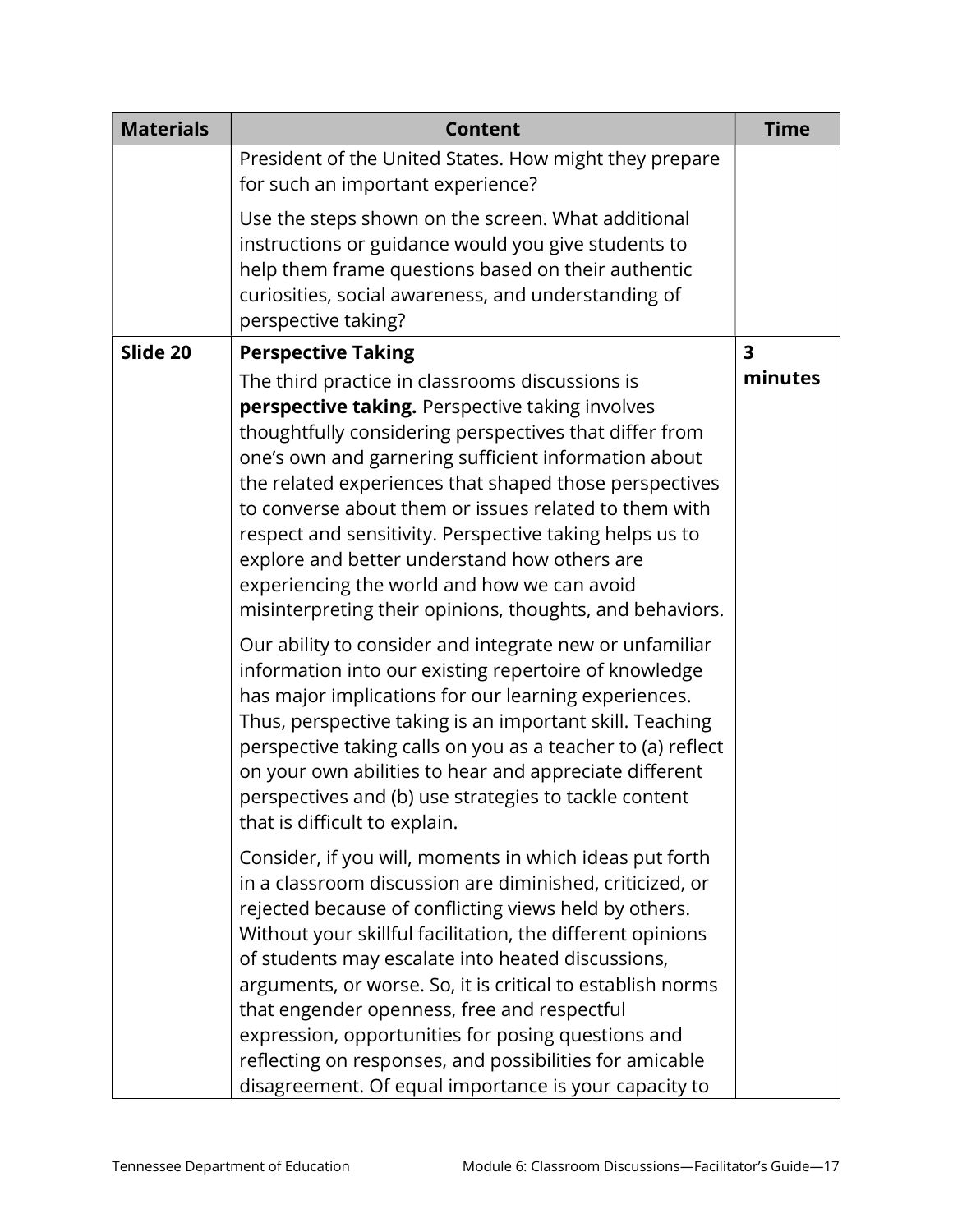| <b>Materials</b>       | <b>Content</b>                                                                                                                                                                                                                                                                                                                                                                                                                                                                           | <b>Time</b>  |
|------------------------|------------------------------------------------------------------------------------------------------------------------------------------------------------------------------------------------------------------------------------------------------------------------------------------------------------------------------------------------------------------------------------------------------------------------------------------------------------------------------------------|--------------|
|                        | foster perspective taking by modeling and effectively<br>managing respectful exchanges among students.                                                                                                                                                                                                                                                                                                                                                                                   |              |
| Slide 21<br>(Activity) | <b>Perspective Taking (Activity)</b><br>Let's consider how we might use perspective taking in a<br>third-grade science class. The lesson is about predators<br>and prey. The assignment is as follows:                                                                                                                                                                                                                                                                                   | 5<br>minutes |
|                        | First, have students identify one animal that fits<br>the definition of "prey." For example, maybe a<br>spider. Have students draw a cartoon to<br>illustrate the spider's experience with one of its<br>predators, perhaps a snake. In the blank<br>thought bubbles provided, have students write<br>a script from the spider's perspective as a prey.                                                                                                                                  |              |
|                        | Next, reverse the role of the spider, in which it is<br>now a predator to an insect. Have students<br>draw a cartoon in which the spider acts<br>naturally as a predator. In the blank thought<br>bubbles provided, have students write a script<br>from the spider's perspective as a predator.                                                                                                                                                                                         |              |
|                        | Be prepared to discuss what you learned about<br>perspective taking.                                                                                                                                                                                                                                                                                                                                                                                                                     |              |
|                        | It is not uncommon for academic literature, research, or<br>current events and the classroom discussion around it<br>to further perspective taking. Debatable topics certainly<br>require students to think deeply about and consider<br>various perspectives.                                                                                                                                                                                                                           |              |
| Slide 22               | <b>Accountable Talk and Conversation Moves</b><br>The fourth classroom discussion practice is<br>accountable talk. Fisher and Frey (2013) refer to<br>accountable talk as a mechanism for fostering<br>meaningful classroom discussions and academic<br>discourse and debate that helps students cultivate the<br>habits necessary for perspective taking, specifically to<br>help students determine the degree to which their<br>peers' ideas are similar to or differ from their own. | 5<br>minutes |
|                        | Using accountable talk, students participate in peer-led,                                                                                                                                                                                                                                                                                                                                                                                                                                |              |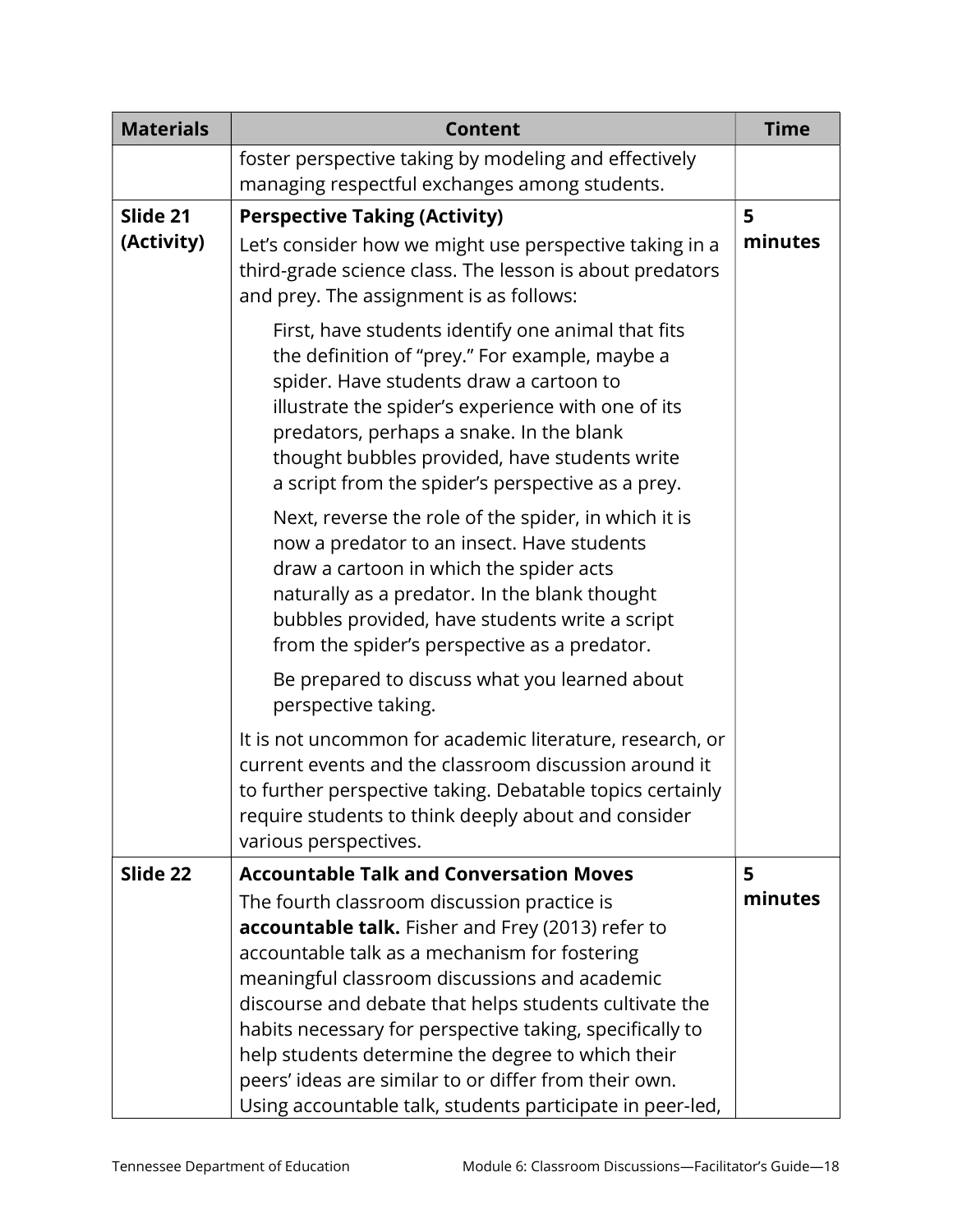| <b>Materials</b>       | <b>Content</b>                                                                                                                                                                                                                                                                                                                                                                                                                                                                                                                                                                                                                                                                                                                                                                                                                                                                                                                                                                                                                                                                                               | <b>Time</b>  |
|------------------------|--------------------------------------------------------------------------------------------------------------------------------------------------------------------------------------------------------------------------------------------------------------------------------------------------------------------------------------------------------------------------------------------------------------------------------------------------------------------------------------------------------------------------------------------------------------------------------------------------------------------------------------------------------------------------------------------------------------------------------------------------------------------------------------------------------------------------------------------------------------------------------------------------------------------------------------------------------------------------------------------------------------------------------------------------------------------------------------------------------------|--------------|
|                        | collaborative discussions enriched by their own<br>reasoning, details from text, and clearly articulated<br>personal contributions that propel the conversation<br>forward. As the discussion ensues, students are, by<br>nature of the accountable process, positioned to hear,<br>understand, and appreciate the contributions of their<br>peers and, in doing so, engage in perspective taking.                                                                                                                                                                                                                                                                                                                                                                                                                                                                                                                                                                                                                                                                                                           |              |
|                        | By scaffolding the use of sentence frames that help<br>students organize their thoughts during discussions,<br>you can develop in them habits associated with<br>accountable talk. For example, to help students take<br>note of certain types of information and make<br>substantive contributions to a classroom discussion,<br>you may make certain conversational moves. These<br>moves require students to frame their thoughts and<br>comments about what they have read, heard, or<br>observed during the discussion. For example, to get a<br>student to note a point of relevance, you may use a<br>move called "marking" by saying, "That's an important<br>point." To help students clarify their contributions to the<br>discussion, you may use a "verifying and clarifying"<br>move and ask, "So are you saying ?" In doing so, you<br>enable students to more clearly express their thoughts,<br>follow or summarize key points in the discussion,<br>expound on ideas or ask for them to be clarified, or link<br>their contributions to the content of the classroom<br>discussion or text. |              |
|                        | To help students accrue the greatest benefit,<br>accountable talk mechanisms should be introduced as<br>early in the academic year as possible, preferably<br>during the first month of school, and they should form<br>the basis for continuing classroom discourse.                                                                                                                                                                                                                                                                                                                                                                                                                                                                                                                                                                                                                                                                                                                                                                                                                                        |              |
| Slide 23<br>(Activity) | <b>Perspective Taking and Accountable Talk (Activity)</b><br>To help you plan for effectively facilitating perspective<br>taking during classroom discussions, as well as review<br>specific conversation moves you can use in the                                                                                                                                                                                                                                                                                                                                                                                                                                                                                                                                                                                                                                                                                                                                                                                                                                                                           | 5<br>minutes |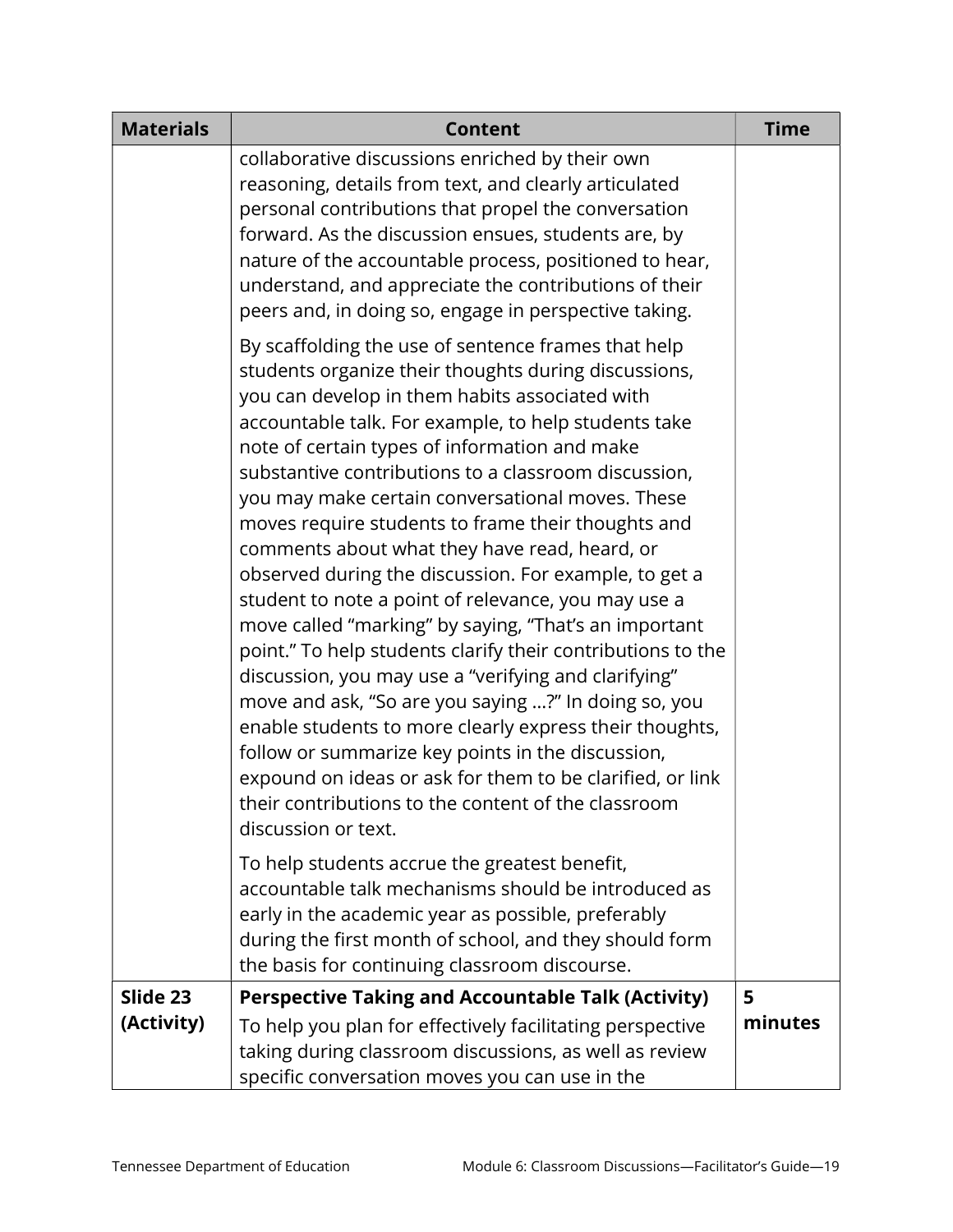| <b>Materials</b> | <b>Content</b>                                                                                                                                                                                                                                                                                                                                                                                                                                                                                                                                                                                    | <b>Time</b>                        |
|------------------|---------------------------------------------------------------------------------------------------------------------------------------------------------------------------------------------------------------------------------------------------------------------------------------------------------------------------------------------------------------------------------------------------------------------------------------------------------------------------------------------------------------------------------------------------------------------------------------------------|------------------------------------|
|                  | classroom, complete and review Handout 5: Perspective<br>Taking and Accountable Talk.                                                                                                                                                                                                                                                                                                                                                                                                                                                                                                             |                                    |
| Slide 24         | <b>Instructional Routines That Promote Good</b><br><b>Discussions</b><br>Finally, let's review three instructional routines that<br>promote students' use of textual evidence in<br>discussions. These routines are annotation, text<br>rendering, and Socratic seminars. The use of these<br>routines helps students manage their emotions when<br>tackling complex topics and aids students in<br>participating in discussions with confidence; as they are<br>using a problem-solving strategy that is grounded in<br>evidence and the ability to frame arguments with<br>factual information. | $\overline{\mathbf{3}}$<br>minutes |
|                  | Annotation helps students solidify their thinking about<br>a given topic or issue; organize their thoughts prior to<br>the discussion; and monitor any shifts in their thinking,<br>attitudes, and opinions that can link back to the text,<br>hence furthering their sense of social self-awareness.<br>An example would involve tracking one's ideas about<br>text by making notes within the text,                                                                                                                                                                                             |                                    |
|                  | Text rendering is typically used with reading that is<br>relatively short but dense or ambiguous in meaning. It<br>requires that students attend to the textual details to<br>arrive at a "big picture" understanding; it also helps<br>students engage in responsible problem solving. An<br>example would involve identifying and succinctly<br>summarizing the essence of a document, perhaps by<br>noting a sentence or phrase perceived as meaningful.                                                                                                                                       |                                    |
|                  | Socratic seminars involve reading, writing,<br>questioning, and listening, and also calls for the teacher<br>to act as more of a facilitator than an instructor. As the<br>facilitator, the teacher poses a question meant to<br>prompt students to engage with the text to develop<br>their general understanding of the text, which will be<br>clarified through the finer details of the work. Students                                                                                                                                                                                        |                                    |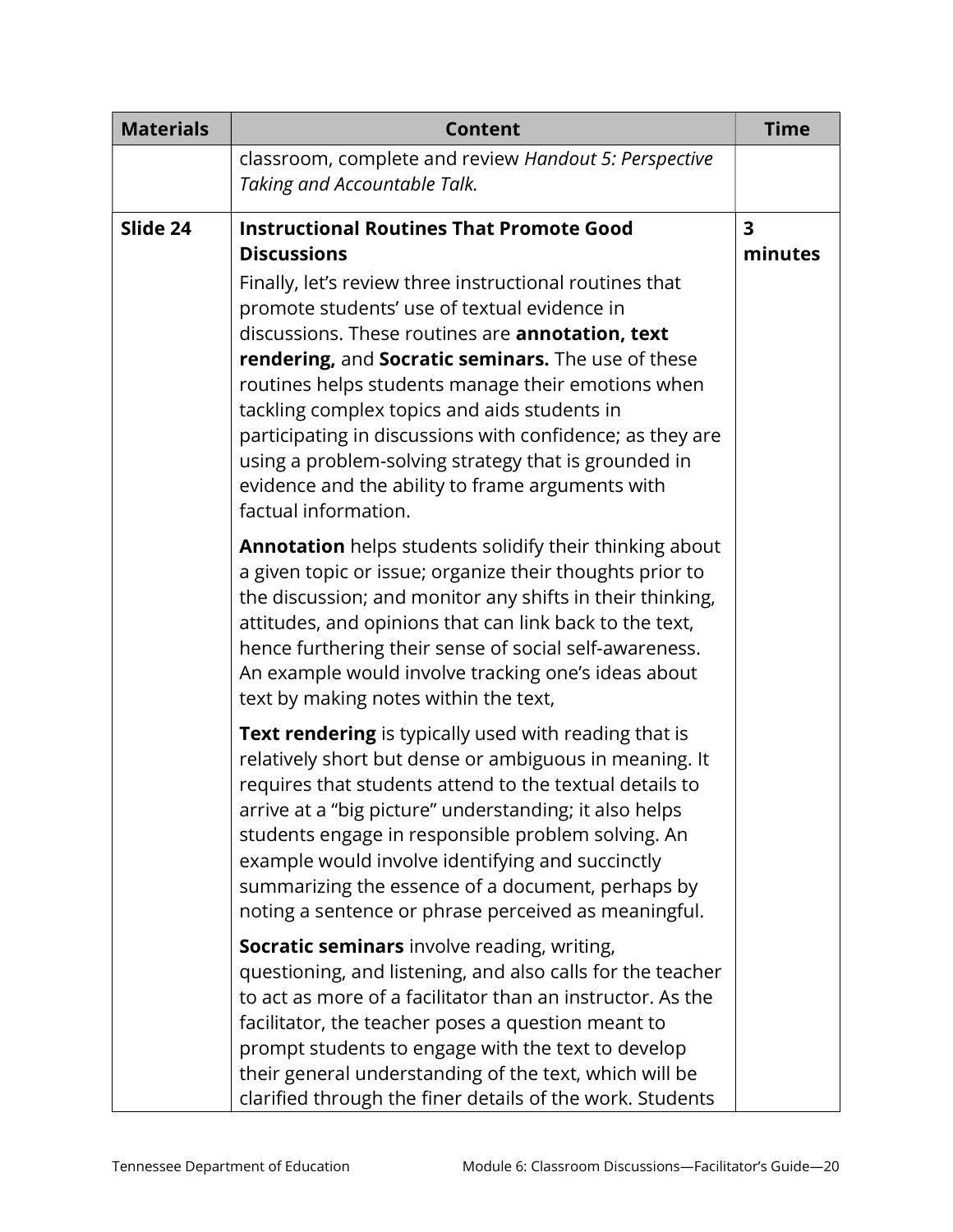| <b>Materials</b> | <b>Content</b>                                                                                                                                                                                                                                                                                                                                                                                                                                                                                                                                                                                                                       | <b>Time</b>    |
|------------------|--------------------------------------------------------------------------------------------------------------------------------------------------------------------------------------------------------------------------------------------------------------------------------------------------------------------------------------------------------------------------------------------------------------------------------------------------------------------------------------------------------------------------------------------------------------------------------------------------------------------------------------|----------------|
|                  | read the text based on the question and compose a<br>short reflective piece before the discussion. They come<br>to class ready to participate in discussions, during which<br>they sit in a circle or square facing their classmates and<br>the teacher, and they collaborate to deconstruct and<br>reconstruct the text. Norms are established in advance<br>so that students know that they are engaging in a<br>conversation that includes the teacher rather than being<br>led by the teacher.                                                                                                                                   |                |
| Slide 25         | <b>Additional Tips for Classroom Discussions</b>                                                                                                                                                                                                                                                                                                                                                                                                                                                                                                                                                                                     | 5              |
|                  | There are some additional tips to keep in mind that we<br>discussed throughout this module that will help you<br>engage in classroom discussions:                                                                                                                                                                                                                                                                                                                                                                                                                                                                                    | <b>Minutes</b> |
|                  | Change the role of the teacher and the students in<br>classroom discussions.                                                                                                                                                                                                                                                                                                                                                                                                                                                                                                                                                         |                |
|                  | Ensure students have the appropriate content<br>п<br>knowledge before the classroom discussion to<br>engage during the classroom discussion. For<br>example, for a reading or research assignment,<br>provide students with opportunities to think about<br>discussion prompts before the discussion.<br>Teach students explicit skills to engage in classroom<br>٠<br>discussions, such as elaborating on classroom<br>discussions, responding to others without being<br>combative, disagreeing respectively, and actively<br>seeking to understand different points of view. Let<br>students know which skills they are learning. |                |
|                  | Support students in asking good questions-that is,<br>questions that help clarify or deepen understanding<br>and questions that express curiosity.<br>Give students time to think during classroom<br>discussions. You may want to model what you are<br>thinking so students know how to target their<br>thinking.                                                                                                                                                                                                                                                                                                                  |                |
|                  | Help students who are less likely to speak or do not<br>speak regularly in the classroom. Ask these students                                                                                                                                                                                                                                                                                                                                                                                                                                                                                                                         |                |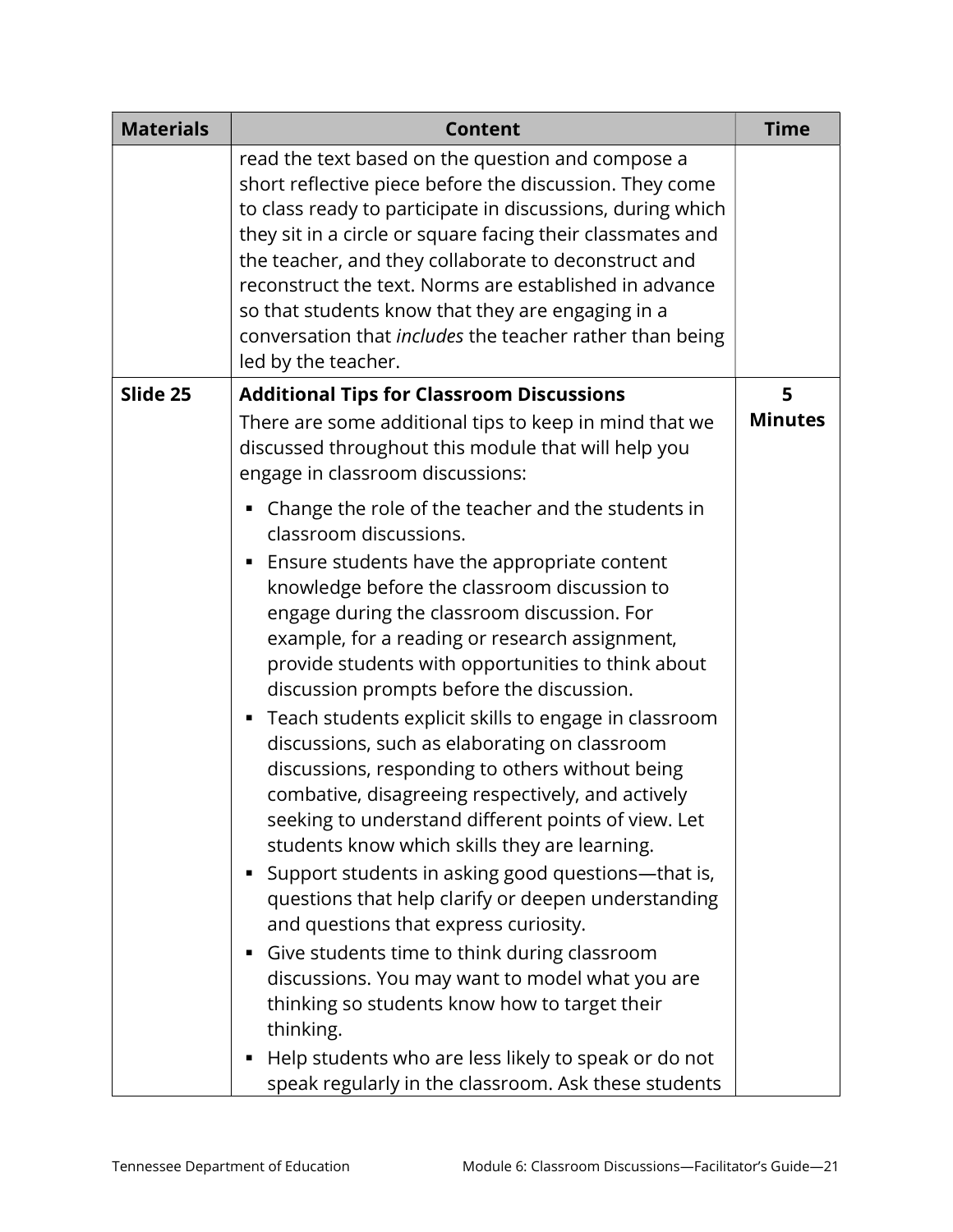| <b>Materials</b> | <b>Content</b>                                                                                                                                                                                                                                                                                                                                                                                                                                                                                                                     | <b>Time</b>               |
|------------------|------------------------------------------------------------------------------------------------------------------------------------------------------------------------------------------------------------------------------------------------------------------------------------------------------------------------------------------------------------------------------------------------------------------------------------------------------------------------------------------------------------------------------------|---------------------------|
|                  | to organize their thoughts by writing before they<br>speak or have nonparticipating students respond to<br>other students.                                                                                                                                                                                                                                                                                                                                                                                                         |                           |
|                  | Try to avoid praising or giving evaluative feedback<br>during classroom discussions. Instead, encourage<br>students to provide each other with feedback during<br>the discussions. If students offer wrong information<br>or are off topic, ask them to offer evidence or ask<br>clarifying questions.                                                                                                                                                                                                                             |                           |
|                  | ■ Ensure that students know the norms, expectations,<br>and structure of the classroom discussion.<br>Provide time after the discussion for students to                                                                                                                                                                                                                                                                                                                                                                            |                           |
|                  | self-assess and self-reflect.                                                                                                                                                                                                                                                                                                                                                                                                                                                                                                      |                           |
| Slide 26         | <b>Reflect and Plan for the Future</b><br>To help you plan for facilitating more effective<br>discussions, complete Handout 6: Reflection on<br>Classroom Discussions and Additional Information. It<br>contains some questions for reflection that can lead to<br>concrete action steps to impact your use of classroom<br>discussion procedures. This handout also provides<br>additional resources that you can use to find more<br>information about classroom discussions, as well as the<br>references found in this module. | $\overline{2}$<br>minutes |
|                  | As you consider your own plan of action, keep in mind<br>the following helpful hints.                                                                                                                                                                                                                                                                                                                                                                                                                                              |                           |
|                  | 1. Set realistic goals. Identify realistic goals for yourself<br>in implementing classroom discussions. Classroom<br>discussions can be difficult to implement effectively,<br>and you want to ensure that you and your students<br>are ready to engage. In addition, be mindful of what<br>classroom discussions look like depending on the<br>grade you teach.                                                                                                                                                                   |                           |
|                  | 2. Involve students. Let the students know you want to<br>try out new strategies that will help them be better                                                                                                                                                                                                                                                                                                                                                                                                                     |                           |
|                  | learners and more engaging conversationalists in<br>their own lives. Identify discussions that the students                                                                                                                                                                                                                                                                                                                                                                                                                        |                           |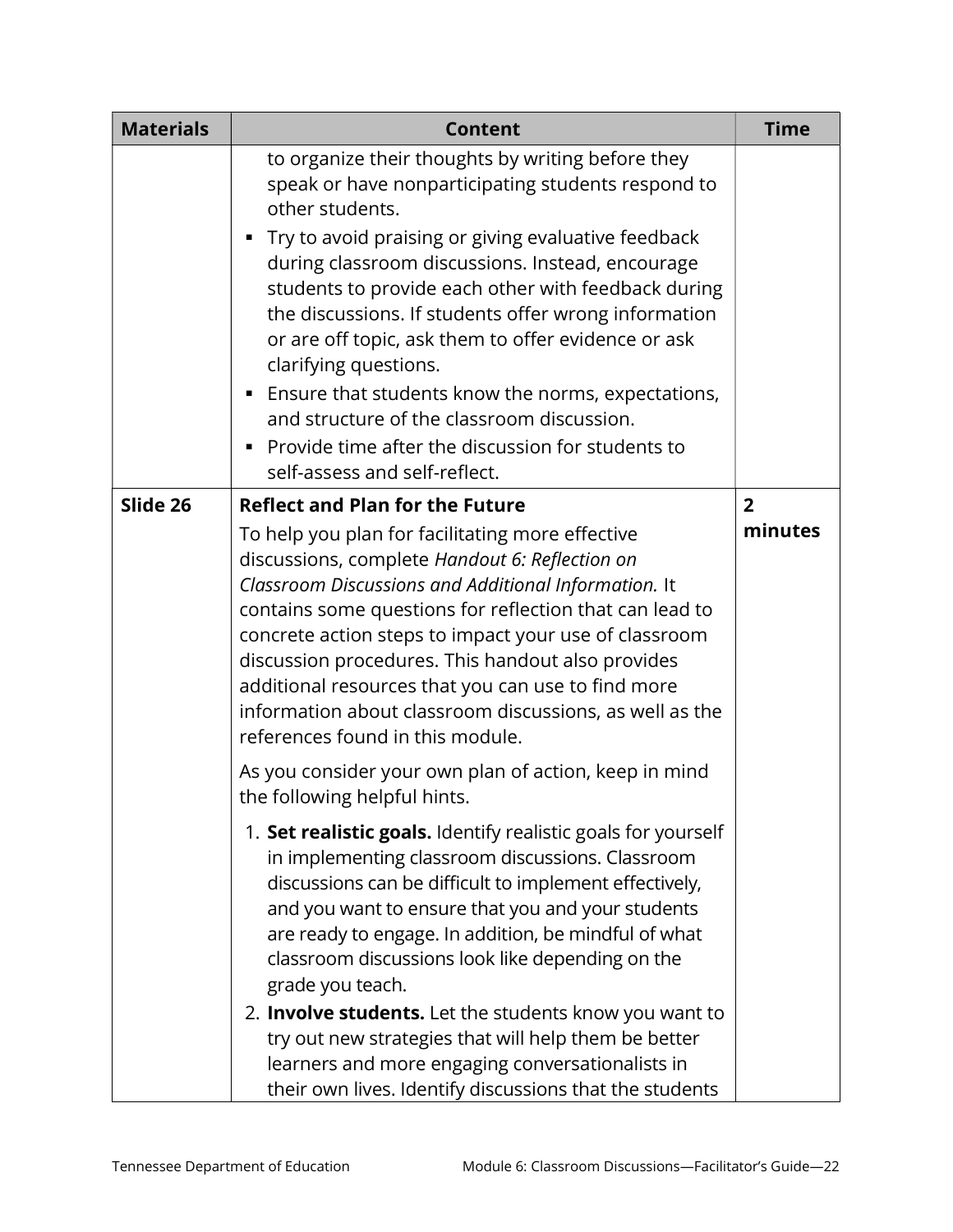| <b>Materials</b>  | <b>Content</b>                                                                                                                                                                                                                                                                                                                                                                                                                                                                                                                                                                                                                                                                                                                                                                                                                                                                                                                                                                    | <b>Time</b>    |
|-------------------|-----------------------------------------------------------------------------------------------------------------------------------------------------------------------------------------------------------------------------------------------------------------------------------------------------------------------------------------------------------------------------------------------------------------------------------------------------------------------------------------------------------------------------------------------------------------------------------------------------------------------------------------------------------------------------------------------------------------------------------------------------------------------------------------------------------------------------------------------------------------------------------------------------------------------------------------------------------------------------------|----------------|
|                   | would like to have in addition to content-based<br>discussions.                                                                                                                                                                                                                                                                                                                                                                                                                                                                                                                                                                                                                                                                                                                                                                                                                                                                                                                   |                |
|                   | 3. Be reflective. Based on the benefits associated with<br>effective classroom discussions and the related<br>strategies detailed in this module, what changes do<br>you plan to make in planning, facilitating, and<br>evaluating discussions in your classroom? How will<br>you know if the changes you make are beneficial to<br>your students?                                                                                                                                                                                                                                                                                                                                                                                                                                                                                                                                                                                                                                |                |
|                   | If you're reviewing this information in relation to better<br>understanding the TEAM Rubric, consider how you<br>might share your action steps with coaches, mentor<br>teachers, administrators, or those who might observe<br>your class. They will benefit from knowing your efforts<br>and may be able to provide feedback on your actions.                                                                                                                                                                                                                                                                                                                                                                                                                                                                                                                                                                                                                                    |                |
| Slide 27          | <b>Module Evaluation</b>                                                                                                                                                                                                                                                                                                                                                                                                                                                                                                                                                                                                                                                                                                                                                                                                                                                                                                                                                          | $\overline{2}$ |
| <b>Evaluation</b> | The Tennessee Department of Education developed<br>this online module in collaboration with the Center on<br>Great Teachers and Leaders and the Appalachia<br>Regional Comprehensive Center, which are funded by<br>the U.S. Department of Education. If you want to find<br>out more information about the online modules or<br>about social and personal competencies, please contact<br>the office of safe and supportive schools, division of<br>student support services at the Tennessee Department<br>of Education.<br>Thank you again for participating in the Classroom<br>Discussion online module. We encourage you to<br>complete the online evaluation of this learning module.<br>We also encourage you to review the other online<br>modules that provide knowledge, tools, resources, and<br>strategies to embed social and personal learning in<br>your classroom.<br><b>Classroom Discussions Module Evaluation:</b><br>http://www.questionpro.com/t/ALa5QZYGCX | minutes        |
| Slide 28          | <b>References</b>                                                                                                                                                                                                                                                                                                                                                                                                                                                                                                                                                                                                                                                                                                                                                                                                                                                                                                                                                                 |                |